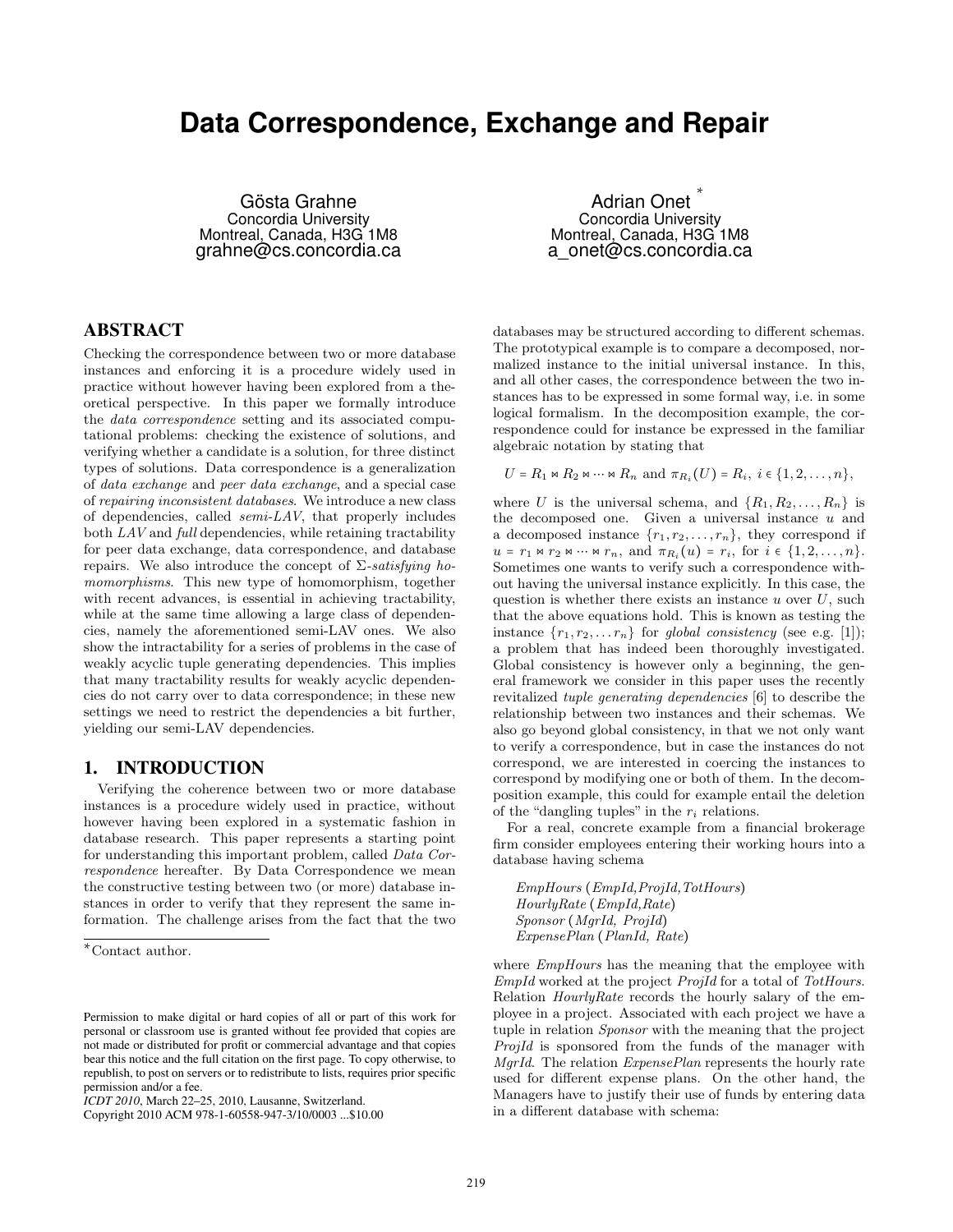#### Contribution (MgrId,EmpId,TotHours,Rate)

with the meaning that the manager with *MgrId* has paid the employee with EmpId for TotHours hours at the rate of Rate. In order to verify that funds have been appropriately dispersed, the company relies on the following correspondence dependencies.

# $EmpHouse (ei, pi, th), Sponsor (mi, pi), HourlyRate (ei, r)$  $\longrightarrow$  Contribution (mi, ei, th, r),  $Contribution (mi, ei, th, r)$

 $\longrightarrow \exists pl : \text{HourlyRate}(ei, r), \text{ExpensePlan}(pl, r).$ 

If a non-correspondence is detected, the company would bring the two database instances up to date, by entering some missing tuples in the employee database (assuming that the managers financial reports are correct).

Related work. Notwithstanding what we said above, there are some islands of research that are closely related to, or special cases of Data Correspondence, viz. Data Exchange, Peer Data Exchange, and Repairing Inconsistent Databases.

Data Exchange is an important concept harking way back to federated and heterogeneous databases. The problem was finally put on a sound formal basis by the fundamental work of Fagin, Kolaitis, Miller and Popa in [11]. The data exchange problem can be described briefly as follows: given a "source" database schema, a "target" database schema, a database instance over the source schema, and a set of dependencies describing source to target mappings and target constraints, find a database instance over the target schema such that together with the source instance it satisfies the set of dependencies. Besides finding the target instance there are other connected problems, such as finding "good" target instances, finding compact target instances, answering queries over target instances, as well as composing and inverting schema mappings defined by dependencies. In their work Fagin et al. [11] introduced a special class of dependencies (weakly acyclic tuple generating dependencies) for which finding good target instances can be done in polynomial time. The area is currently very active, for instance a major technical breakthrough concerning compacting target instances was recently achieved by Gottlob and Nash in [16]. For an overview of the field, see [5, 18].

Peer Data Exchange is a framework introduced by Fuxman, Kolaitis, Miller and Tan in [14]. It represents a special case of peer data management and a generalization of data exchange. In this framework the source and the target databases have different roles. The source database/peer is considered to be the authoritative one, and the target is considered to have incomplete data. The relationship between the two is expressed using source to target and target dependencies, as in data exchange, but in addition there are also target to source dependencies. The peer data exchange problem is to find a superset of the target instance, such that the two together satisfy the given dependencies. Fuxman et al. study computational problems related to finding these supersets. In addition to intractability results, the authors identify a class of dependencies, albeit one having a rather technical syntactic characterization, for which peer data exchange can be executed efficiently.

Database repairs is one of the main problems associated with inconsistent databases. A database instance is considered inconsistent if it violates the integrity constraints associated with the schema (for a survey of the field, see [7, 9]). A repair of an inconsistent database instance is an instance consistent with the integrity constraints, such that the consistent instance differs in some minimal way from the inconsistent one. Several minimality criteria, each presenting their own computational challenges, have been considered. The symmetric difference repair, studied by Arenas et al. in [4], requires that the symmetric difference between the inconsistent database and the repair to be minimal, The subset repairs, as studied by Chomicki and Marcinkowski in [10], require the repair to be a maximal consistent subset of the inconsistent instance. Lopatenko and Bertossi, in [20], consider cardinality repairs, where the repair is to be a subset of maximal cardinality, and Afrati and Kolaitis, in [2], recently introduced the Pareto style component cardinality repair. The central computational problems related to database repairs are the existence of a repair for a given inconsistent database, and the repair checking problem, i.e. test if a given consistent database satisfies the minimality criterion. In their work, Afrati and Kolaitis [2] prove the intractability for the repair checking problem in the general case and also show that the subset repairs and symmetric difference repairs are tractable for weakly acyclic dependencies whose antecedents consist of a single atom. Such dependencies are heavily used in information integration, and are called Local As View (LAV). In addition, Staworko and Chomicki prove in [22] that repair checking for subset and symmetric difference minimality is tractable for *full depen*dencies, i.e. dependencies that have no existential quantifiers in the consequent. In this paper we will show that one of our correspondence problems is logspace reducible to database repairs. More importantly, we will provide a large, natural class of dependencies, called semi-LAV, that properly includes both the weakly acyclic LAV-dependencies and the full dependencies, and for which all computational problems related to data correspondence are tractable. Thus, as a byproduct, we also provide new, significantly extended tractability results for database repairs.

Summary of results. In this paper we show that the aforementioned problems can be seen in our unified framework of data correspondence. A data correspondence setting consists of two non-overlapping schemas, named  $\mathbf{R}_1$  and  $\mathbf{R}_2$ , to emphasize their symmetrical role, together with a set  $\Sigma$  of tuple generating dependencies describing the mapping from  $\mathbf{R}_1$  to  $\mathbf{R}_2$ , and from  $\mathbf{R}_2$  to  $\mathbf{R}_1$ . An instance of the data correspondence problem for a setting consists of two instances, one over  $\mathbf{R}_1$ , and the other over  $\mathbf{R}_2$ . Testing whether the instances satisfy  $\Sigma$  can be done in deterministic logarithmic space (in the size of the instances) [1]. If the instances do not correspond, we will be looking for a solution to the discrepancy. Such a solution consists of modified versions of the initial instances. We distinguish between two classes of data correspondence problems: In the uniform setting the role of the two instances are symmetric, and as data sources they are considered to be either sound but possibly incomplete, or complete but possibly unsound, or neither (cf. [17]). In the first case our instances consist of facts known to be true, but may miss other facts. In this case we look for modifications that are minimal supersets of the initial instances. In the second case our instances contain all true facts, but may additionally contain false facts. Then we are looking for modifications that are maximal subsets of the initial in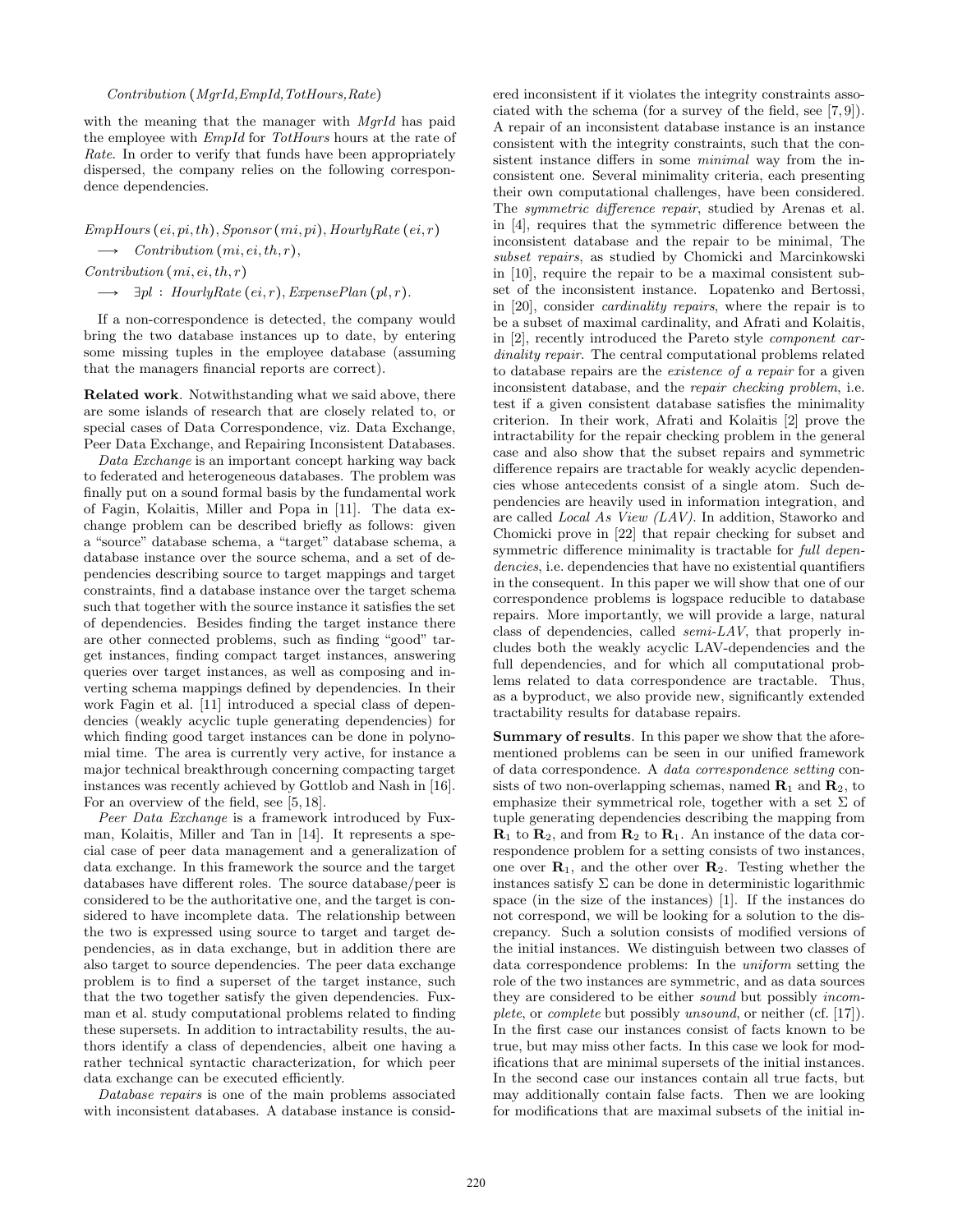stances. If our information is neither sound, nor complete, the modifications consists of instances that differ minimally from the initial ones, with respect to symmetric difference (that is, with respect to both inserted and deleted facts). The second class of problems are the non-uniform versions of the previous. Here one of the data sources, say  $\mathbf{R}_1$ , is the authoritative one, i.e. it is sound and complete, and can therefore not be modified. Only the instance over  $\mathbf{R}_2$  is to be changed, based on superset, subset, or symmetric difference minimality.

We can thus see that peer data exchange corresponds to the non-uniform correspondence setting where we look for modifications that are supersets of the second instance. If we furthermore restrict the second instance to initially be empty and omit the target to source dependencies, we have the classical data exchange setting. The uniform correspondence setting, if generalized so that the schemas  $\mathbf{R}_1$  and  $\mathbf{R}_2$ are allowed to overlap, or equivalently, if there is only one schema, becomes repairing inconsistent databases.

Most of our results are obtained using homomorphism techniques, in particular some recently developed ones (i.e. [2,11,16]). We introduce the new concept of  $\Sigma$ -satisfying homomorphisms, where  $\Sigma$  is a set of dependencies. This type of homomorphism is central in our characterizations and tractability results. Previously, Staworko and Chomicki [22] gave a characterization of when an instance is a repair of another, with respect to a set  $\Sigma$  of full tuple generating dependencies. Using the new notion of  $\Sigma$ -satisfying homomorphisms, we are able to extend the characterization to any set of tuple generating dependencies. We also define a new, large class of dependencies called semi-LAV. This class properly includes all LAV-dependencies, and all full dependencies. Modulo a small discrepancy, our semi-LAV dependencies also properly include half of the tractable class discovered in peer data exchange [14] (that technical class actually consists of two distinct classes, and by "half" we mean the first of these). Using our  $\Sigma$ -satisfying homomorphisms together with the previously mentioned homomorphism techniques, we show in this paper that all here considered computational tasks related to data correspondence can be carried out in time polynomial in the input instances, whenever  $\Sigma$  is a set of semi-LAV dependencies. Although not "optimal" in an absolute sense, we show the goodness of the semi-LAV dependencies by deriving intractability results for the slightly larger class of general weakly acyclic dependencies, pertaining to most of the data correspondence problems.

The rest of this paper is organized as follows. Section 2 gives the basic definitions and formally describes the problems we study in this paper. Section 3 contains the characterizations of solutions to the problems, along with some polynomial algorithms for general weakly acyclic tuple generating dependencies. In Section 4 we prove the intractability for all the cases (the bulk of them) not covered by the polynomial time algorithms of Section 3. In Section 5 we introduce the new class of semi-LAV tuple generating dependencies, and give polynomial time algorithms for all data correspondence problems. Conclusions and some prospects for further work follow in Section 6. Missing proofs can be found in the full version.

# 2. DEFINITIONS

**Basics**. A schema **R** is a finite set  $\{R_1, \ldots, R_n\}$  of relational symbols, each  $R_i$  having a fixed arity  $k_i$ . Let Const be a countably infinite set of constants, and Vars a countably infinite set of variables. An *instance I* of **R** is an interpretation that assigns to each relational symbol  $R_i$  a finite  $k_i$ -ary relation  $R_i^I$   $\subset$  (Const ∪ Vars)<sup> $k_i$ </sup>. An instance I over **R** is usually identified with the set of tuples  $\{R_i^I : R_i \in \mathbf{R}\}\$ . We denote by  $|I|$  the size of I, i.e. the number of tuples in I, and with  $dom(I)$  the set of constants and variables that appear in I. An instance I, such that  $dom(I) \subseteq$  Const is called a ground instance. If I and J are two instances over the same schema **R**, we denote by  $I \subseteq J$  the fact that  $R_i^I \subseteq R_i^J$ , for all  $i \in \{1, \ldots, n\}$ . We write  $J \leq_I K$  if  $J \oplus I \subseteq K \oplus I$ , that is, if  $(I \setminus J) \cup (J \setminus I) \subseteq (I \setminus K) \cup (K \setminus I)$ . If the inclusion is proper, we write  $J \leq I$  K. Clearly  $\leq I$  is a partial order, for each instance I.

Let  $\mathbf{R}_1$  and  $\mathbf{R}_2$  be two database schemas with no relational symbols in common. An instance  $(I_1, I_2)$  is said to be an instance over  $(\mathbf{R}_1, \mathbf{R}_2)$  if  $I_1$  is an instance over  $\mathbf{R}_1$  and  $I_2$  an instance over  $\mathbf{R}_2$ . If  $(I_1, I_2)$  and  $(J_1, J_2)$  are instances over  $(\mathbf{R}_1, \mathbf{R}_2)$ , we write  $(I_1, I_2) \subseteq (J_1, J_2)$  if  $I_1 \subseteq J_1$  and  $I_2 \subseteq J_2$ , i.e. if  $I_1 \cup I_2 \subseteq J_1 \cup J_2$ .

Let  $I$  and  $J$  be instances over a schema  $\bf R$ . A homomor*phism h* from *I* to *J* is a function on Vars ∪ Const that is identity on Const, extended to tuples and relations in the natural way, such that  $h(R_i^I) \subseteq R_i^J$ , for all  $i \in \{1, ..., n\}$ .

The Gaifman graph (of variables)  $G<sup>I</sup>$  for an instance I is an undirected graph with vertex set  $dom(I) \cap V$ ars and an edge between two vertices  $x$  and  $y$  if  $x$  and  $y$  appear together in a tuple of I. A block is a connected set of variables in  $G<sup>I</sup>$ . Let  $V \subseteq dom(I) \cap \text{Vars}$ . We denote with  $blocks(V, G^I)$  the set of all *blocks* from the Gaifman graph  $G<sup>I</sup>$  restricted to the variables in V. Similarly,  $blocks(G^I)$  denotes the set of all blocks in  $G<sup>I</sup>$  (without restriction). If b is a block we denote by  $blocksize(b)$  the cardinality of b.

A conjunctive query  $\varphi(\bar{x})$  over a schema **R** is a conjunctions of relational atoms from **R**, where  $\bar{x}$  denotes the free variables of the atoms of  $\varphi$ . A *tuple generating dependency*  $(tgd)$  is a first order sentence of the form

$$
\forall \bar{x} \ \varphi(\bar{x}) \rightarrow \exists \bar{y} \ \psi(\bar{x}, \bar{y}),
$$

where  $\varphi$  (the antecedent) and  $\psi$  (the consequent) are conjunctive queries,  $\bar{x}$  denotes the universally quantified variables, and  $\bar{y}$  the existentially quantified ones. An *equality* generating dependency (egd) of the form  $\forall \bar{x} \varphi(\bar{x}) \rightarrow x_1 = x_2$ , is like a tgd, except that the consequent is an equality between the variables  $x_1$  and  $x_2$  that also are part of  $\bar{x}$ . For an easier representation we, as is common in the field, omit the universal quantifiers. In this paper we consider tgd's only, egd's will be dealt with in a forthcoming paper. A full tgd is a tgd that has no existentially quantified variables. A LAV $tgd$  (Local-As-View tgd<sup>1</sup>) is a tgd that has only one atom in the antecedent. We denote a finite set of tgd's by  $\Sigma,$  and individual tgd's by  $\xi$ .

An instance  $I$  is said to *satisfy* a set of dependencies, denoted  $I \models \Sigma$ , if I satisfies  $\Sigma$  in the standard model theoretic sense.

A position is a pair  $(R, i)$  where R is a relational symbol from schema  $\bf{R}$  and i is a index between 1 and the arity of R. A variable x is said to appear in position  $(R, i)$  in a conjunctive query  $\varphi(\bar{x})$  if x is in  $\bar{x}$  and x appears on the i-th position of R in  $\varphi$ .

 $1$ The original definition of LAV dependencies [19] additionally requires that all variables in the antecedent also appear in the consequent, and that there are no repeated variables in the antecendent.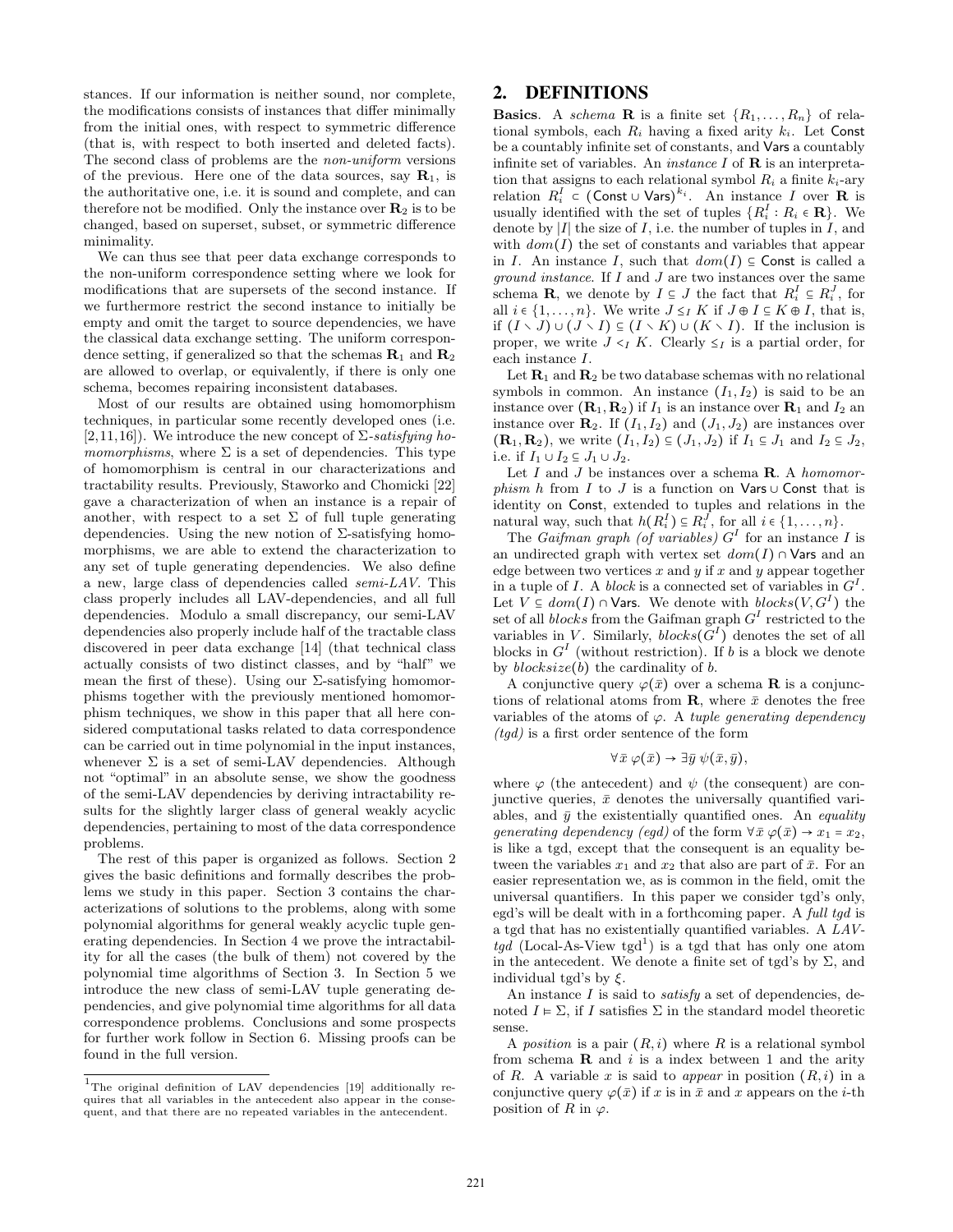For a set  $\Sigma$  of tgd's over a database schema **R** the *depen*dency graph of  $\Sigma$  is the directed graph that has as vertices all the positions associated with all relational symbols from R. The dependency graph has two types of edges:

- Regular edges. There is a regular edge between vertices  $(R, i)$  and  $(S, j)$  if there exists a tgd  $\xi \in \Sigma$  that has a variable x that appears both in position  $(R, i)$ in the antecedent of  $\xi$ , and in position  $(S, j)$  in the consequent of  $\xi$ .
- Existential edges. There is an existential edge between vertices  $(R, i)$  and  $(S, j)$  if there is a tgd  $\xi \in \Sigma$  that has a variable x that appears in position  $(R, i)$  of the antecedent, and an existentially quantified variable y that appears in position  $(S, j)$  in the consequent.

A set of  $\Sigma$  of tgd's is said to be *weakly acyclic* if the dependency graph of  $\Sigma$  does not have any cycles containing an existential edge [11].

The *chase* of an instance I w.r.t. a set of tgd's  $\Sigma$  is an algebraic proof procedure that repeatedly forces  $I \models \exists \bar{y}\phi(\bar{a}, \bar{y})$ by adding tuples to I, whenever  $I \vDash \varphi(\bar{a})$ , for some tgd  $\varphi(\bar{x}) \to \exists \bar{y} \phi(\bar{x}, \bar{y})$  in  $\Sigma$ , and vector  $\bar{a}$  of elements from  $dom(I)$ . For a more detailed description of the chase, see  $[3, 6, 11, 21]$ . The chase might not terminate (in the finite), but [11] has shown that if  $\Sigma$  is a finite set of weakly acyclic tgd's it terminates, and does so in time polynomial in ∣I∣. We denote the (finite or infinite) result by  $chase_{\Sigma}(I)$ . The crucial property, from our point of view, is that  $chase_{\Sigma}(I) \models \Sigma$ .

Data Correspondence. Let  $R_1$  and  $R_2$  be two schemas with no relation symbols in common. A *(data)* correspondence mapping for  $(\mathbf{R}_1, \mathbf{R}_2)$  is either a tgd of the form

$$
\phi_1(\bar{x}) \to \exists \bar{y} \phi_2(\bar{x}, \bar{y}),
$$

or a tgd of the form

$$
\phi_2(\bar{x}) \to \exists \bar{y} \phi_1(\bar{x}, \bar{y}),
$$

where all the atoms of  $\phi_1$  are over  $\mathbf{R}_1$ , and the atoms of  $\phi_2$ are over  $\mathbf{R}_2$ . We consider finite sets  $\Sigma = \Sigma_{12} \cup \Sigma_{21}$  of such correspondence mappings, where  $\Sigma_{12}$  contains all the tgd's of the first form, and  $\Sigma_{21}$  the tgd's of the second form. Note that tgd's  $\Sigma_{12}$  are used to specify data exchange mappings [11], where the source schema is  $\mathbf{R}_1$ , and the target schema is  $\mathbf{R}_2$ .

A data correspondence setting is as a triple  $(\mathbf{R}_1, \mathbf{R}_2, \Sigma)$ , where  $\Sigma = \Sigma_{12} \cup \Sigma_{21}$  is a set of correspondence mappings for  $(\mathbf{R}_1, \mathbf{R}_2)$  as above. We say that a ground instance  $(I_1, I_2)$ of  $(\mathbf{R}_1, \mathbf{R}_2)$  satisfies the setting if  $(I_1, I_2) \models \Sigma$ .

Let  $(\mathbf{R}_1, \mathbf{R}_2, \Sigma)$  be a correspondence setting, and  $(I_1, I_2)$  a ground instance over  $(\mathbf{R}_1, \mathbf{R}_2)$ . Then  $\langle (I_1, I_2), (\mathbf{R}_1, \mathbf{R}_2, \Sigma) \rangle$ , denotes an instance of the uniform data correspondence problem. For such an instance, usually denoted simply  $(I_1, I_2, \Sigma)$ , there are three types of solutions, namely: subset solutions, superset solutions, and ⊕-solutions.

DEFINITION 1. Let  $(I_1, I_2, \Sigma)$  be an instance of the uniform data correspondence problem, and  $(K_1, K_2)$  a nonempty ground instance over  $(\mathbf{R}_1, \mathbf{R}_2)$ . If  $(K_1, K_2)$  satisfies  $\Sigma$ , we say that  $(K_1, K_2)$  is a

• subset solution if  $(K_1, K_2) \subseteq (I_1, I_2)$  and  $(K_1, K_2)$  is maximal among the subsets of  $(I_1, I_2)$  satisfying  $\Sigma$ .

- superset solution if  $(K_1, K_2) \supseteq (I_1, I_2)$  and  $(K_1, K_2)$  is minimal among the supersets of  $(I_1, I_2)$  satisfying  $\Sigma$ .
- $\bullet \oplus$ -solution if  $(K_1, K_2)$  is  $\leq_{(I_1, I_2)}$ -minimal among the instances satisfying  $\Sigma$ . ■

Note that in all cases an instance can have one, or several solutions. Subset and ⊕-solutions might not exist, whereas superset solutions always do.

The non-uniform data correspondence problem is similar to the uniform one, except that the instance  $I_1$  is kept fixed when looking for solutions. This has, among other things, the consequence that not even superset solutions are guaranteed to exist.

DEFINITION 2. Let  $(I_1, I_2, \Sigma_{12}, \Sigma_{21})$  be an instance of the non-uniform data correspondence problem, and  $K_2$  a nonempty ground instance over  $\mathbf{R}_2$ . If  $(I_1, K_2)$  satisfies  $\Sigma$ , we say that  $K_2$  is a

- subset solution if  $K_2 \subseteq I_2$  and  $K_2$  is maximal among the subsets of  $I_2$ , such that  $(I_1, K_2)$  satisfies  $\Sigma$ .
- superset solution if  $K_2 \supseteq I_2$  and  $K_2$  is minimal among the supersets of  $I_2$ , such that  $(I_1, K_2)$  satisfies  $\Sigma$ .
- $\Theta$ -solution if  $K_2$  is  $\leq_{I_2}$ -minimal among the instances over  $\mathbf{R}_2$ , such that  $(I_1, K_2)$  satisfies  $\Sigma$ .

These above definitions give rise to classes of decision problems that we study in this paper. The first class is the existence of solutions to the correspondence problem, and the second class is to check whether a given instance is a solution. We note that Fuxman, Kolaitis, Miller and Tan [14] have investigated, under the name of Peer Data Exchange, the existence of superset solutions to the non-uniform correspondence problem. However, they do not require a solution to be minimal, which in fact leaves out an additional computational hurdle similar to computing the core of a solution. We shall return to this issue in Section 4.

In addition, it turns out that our correspondence problem can be seen as a special case of the problem of repairing inconsistent databases, in particular the problem of repair checking, which recently has been illuminated by Afrati and Kolaitis [2]. The definition is as follows:

DEFINITION 3. ([2]) Let I be a ground instance over a schema  $\mathbf R$ , and  $\Sigma$  a set of constraints. Then a ground instance K over **R** that satisfies  $\Sigma$  is a

- subset repair of I w.r.t.  $\Sigma$ , if  $K \subseteq I$  and K is maximal among the subsets of I that satisfies  $\Sigma$ .
- superset repair of I w.r.t.  $\Sigma$ , if  $K \supseteq I$  and K is minimal among the supersets of I that satisfies  $\Sigma$ .
- $\Theta$ -repair of I w.r.t.  $\Sigma$ , if K is  $\leq$ I-minimal among the instances satisfying  $\Sigma$ . ■

Afrati and Kolaitis actually did not consider the second problem, but they did in addition also investigate cardinality based repairs (i.e. a subset of maximal cardinality satisfying the dependencies). Cardinality based repairs however turned out to be intractable even for the simplest kind of dependencies, so they are not included in the present paper.

We now formally define the decision problems studied in this paper.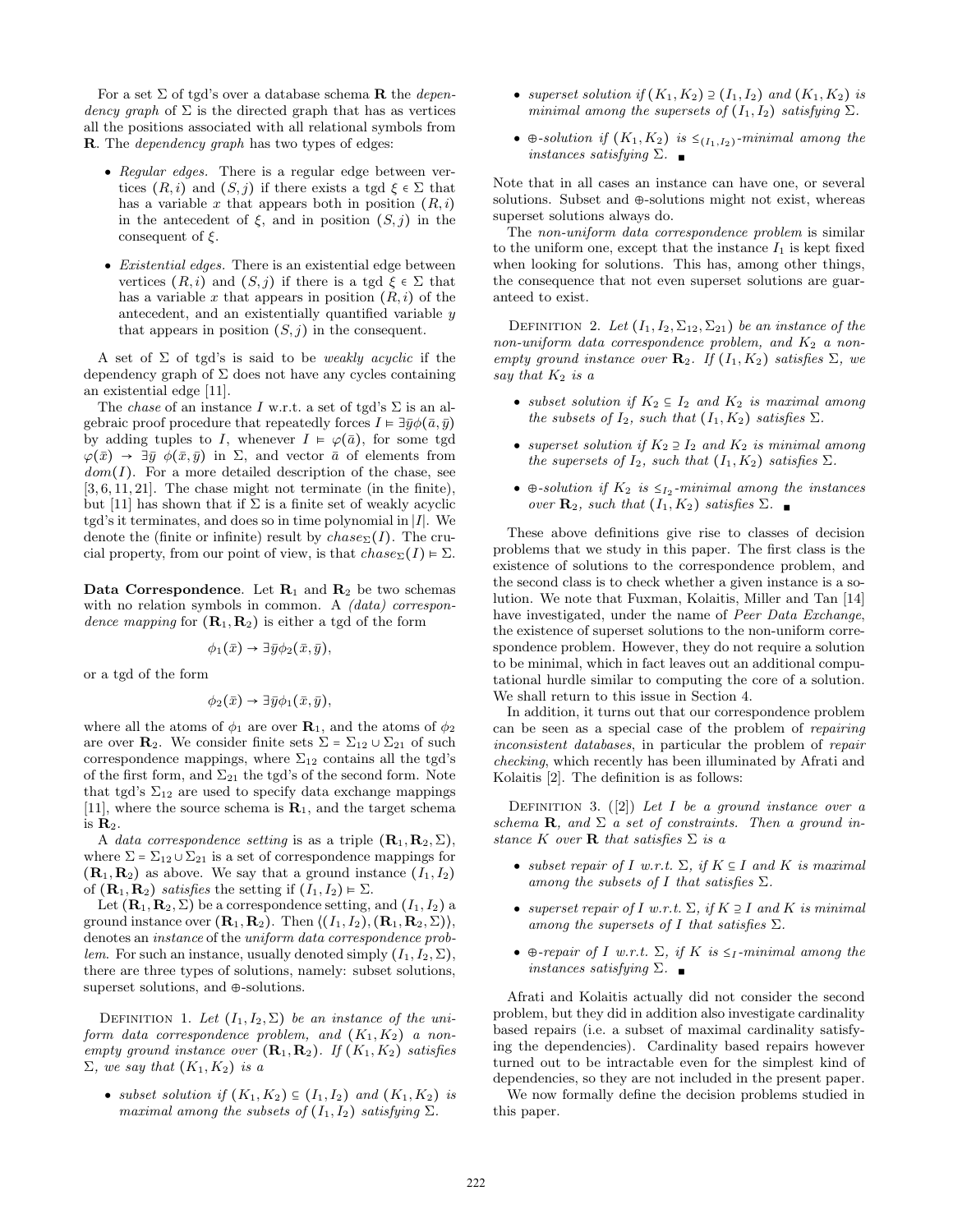EXISTENCE-OF-SOLUTION $(\Sigma, *, \text{uniform}/\text{non-uniform})$ 

Let  $\Sigma = \Sigma_{12} \cup \Sigma_{21}$ . The input is an instance  $(I_1, I_2)$ , and the question is whether the uniform/non-uniform correspondence problem  $(I_1, I_2, \Sigma_{12}, \Sigma_{21})$  has a ∗-solution, where  $*$  is one of subset/superset/⊕.

#### SOLUTION-CHECKING $(\Sigma, *, \text{uniform}/\text{non-uniform})$

Input: instances  $(I_1, I_2)$  and  $(K_1, K_2)$ . Question: is the instance  $(K_1, K_2)$  a  $\ast$ -solution to the uniform/non-uniform correspondence problem  $(I_1, I_2, \Sigma_{12}, \Sigma_{21})$ .

#### EXISTENCE-OF-REPAIR $(\Sigma, *)$

The input is an instance  $I$ , and the question is whether  $I$ has a  $\ast$ -repair w.r.t.  $\Sigma$ .

#### REPAIR-CHECKING $(\Sigma, *)$

The input is instances  $I$  and  $K$ , and the question is whether the instance K is a  $\ast$ -repair of I w.r.t.  $\Sigma$ .

### 3. BASIC CHARACTERIZATIONS

Our first contribution is a general characterization of repairs, applicable to any set of tgd's. For this we need the following lemma and definition.

LEMMA 1. ([13]) Let I and J be instances, and  $\Sigma$  a set of tgd's over a schema  $\mathbf{R}$ . If  $I \subseteq J$  there exists a homomorphism h, such that  $h(\text{chase}_{\Sigma}(I)) \subseteq \text{chase}_{\Sigma}(J)$ . ■

Before we introduce the next concept let us consider the following set of dependencies between  $\mathbf{R}_1$  and  $\mathbf{R}_2$  in a uniform correspondence setting (cf. [12]):

$$
\Sigma_{12} = \{Emp (e) \rightarrow \exists m \ EmpMgr (e, m) \},
$$
  

$$
\Sigma_{21} = \{EmpMgr (e, m) \rightarrow Manager; (m),
$$
  

$$
EmpMgr(e, e) \rightarrow SelfMgr (e, e) \}.
$$

Consider the instance I, where  $Emp^I = \{ (ron), (phokion) \},\$ and  $EmpMgr^I = Manager^I = SelfMgr^I = \emptyset$ . Let the dependencies be  $\Sigma = \Sigma_{12} \cup \Sigma_{21}$ , and denote  $chase_{\Sigma}(I)$  by K. Then  $Emp^K = \{(ron), (phokion)\},$  Manager<sup>K</sup> =  $\{(x), (y)\},$  $EmpMgr^K = \{ (ron, x), (phokion, y) \}, \text{ and } SelfMgr^K = \emptyset.$ Then take instance J, with  $Emp^J = \{(ron), (phokion)\},$  $Manager^J = \{ (ron), (thomas) \}, SelfMgr^J = \emptyset, EmpMgr^J$  $= \{ (ron, r\infty), (phokion, r\infty) \}.$  It is easy to see that the homomorphism  $h$  that maps both null values  $x$  and  $y$  to ron is a homomorphism from  $K = \text{chase}_{\Sigma}(I)$  into J. On the other hand, neither  $h(K)$  nor J satisfies  $\Sigma$ . These observations lead to the introduction of a new type of homomorphism, namely  $\Sigma$ -satisfying homomorphisms.

DEFINITION 4. Given an instance K and a set  $\Sigma$  of tgd's over a schema  $\mathbf R$ , as well as a ground instance I over  $\mathbf R$ , a  $\Sigma$ -satisfying homomorphism from K into I is a homomorphism h from K into I, such that  $h(K) \subseteq J \subseteq I$ , and  $J \models \Sigma$ , *for some J*  $\subseteq$  *I*. ■

We can now state necessary and sufficient conditions for when an instance K, such that  $K \vDash \Sigma$ , is a ⊕-repair for a given instance I w.r.t. the set  $\Sigma$  of tgd's. The first condition assures that  $K \setminus I$  does not contain superfluous tuples, and the second condition guarantees that no more tuples from I could be added to K.

THEOREM 1. Let  $\Sigma$  be a set of tgd's, I a ground instance, and K a ground instance such that  $K \models \Sigma$ . Then K is a  $\oplus$ repair if and only if the following conditions are satisfied:

- 1. For all  $\Sigma$ -satisfying homomorphisms h, such that  $h(chase_{\Sigma}(I \cap K)) \subseteq K$ , and all instances  $J \subseteq K$ , such that  $J \models \Sigma$  and  $h(chase_{\Sigma}(I \cap K)) \subseteq J$ , it holds that  $J = K$ .
- 2. There does not exist a tuple  $t \in I \setminus K$ , and  $\Sigma$ -satisfying homomorphism h with an instance  $J \subseteq K \cup I$ ,  $J \models \Sigma$ , such that  $h(chase_{\Sigma}((I \cap K) \cup \{t\})) \subseteq J \subseteq K \cup I$ .

*Proof:* Suppose K is a ⊕-repair. As  $K \vDash \Sigma$ , we have  $chase_{\Sigma}(K) = K$ . By Lemma 1 there then exists a homomorphism h such that  $h(chase_{\Sigma}(I \cap K)) \subseteq K$ . Towards a contradiction, suppose that there is an instance  $J$ , such that  $h(chase_{\Sigma}(I \cap K)) \subseteq J \subset K$  and  $J \models \Sigma$ . Then  $J \setminus I \subset K \setminus I$ , and since  $I \cap K \subseteq \text{chase}_{\Sigma}(I \cap K)$  and  $I \cap K$  is ground, we have that  $I \cap K \subseteq J$ , meaning that  $I \setminus J \subseteq I \setminus K$ , and consequently that  $J \leq K$ . But this contradicts the assumption that K is a ⊕-repair. Therefore it must be that  $J = K$ , meaning that K satisfies condition 1.

Suppose then that condition 2 is violated, and tuple t,  $\Sigma$ satisfying homomorphism  $h$ , and instance  $J$  exist. Since for such a J, we would have  $I \setminus J \subset I \setminus K$ , it would follow that  $J \leq I$  K, contradicting the assumption that K is a ⊕-repair.

For the only if direction, let  $K$  be an instance such that  $K \models \Sigma$ , and K satisfies conditions 1 and 2. We need to show that  $K$  is  $\oplus$ -minimal. If this is not the case, there must be an instance J, such that  $J \models \Sigma$  and  $J \leq K$ . Thus  $J \setminus I \subseteq K \setminus I$ , and  $I \setminus J \subseteq I \setminus K$ , and at least one of the inclusions is proper. Suppose first that it were the case that  $I \setminus J = I \setminus K$ . Then we would have  $J \subseteq K$ . Thus, if  $J \setminus I$  were to be a proper subset of  $K \setminus I$ , it would necessarily be that  $J \subset K$ . Since then  $I \cap K = I \cap J$ , we will also have  $chase_{\Sigma}(I \cap K)$  $= \text{chase}_{\Sigma}(I \cap J)$ . By Lemma 1 we have a homomorphism h, such that  $h(\text{chase}_{\Sigma}(I \cap J)) \subseteq \text{chase}_{\Sigma}(J) = J$ . Then it would hold that  $h(\text{chase}_{\Sigma}(I \cap K)) \subseteq J \subset K$ , contradicting condition 1.

If it were the case that  $I \setminus J \subset I \setminus K$ , we would find a tuple  $t \in (J \cap I) \setminus (K \cap I)$ , that is in  $I \setminus K$ , such that by Lemma 1 we would have a homomorphism  $h$ , such that  $h(chase_{\Sigma}((I \cap K) \cup \{t\})) \subseteq J \subseteq K \cup I$ , a contradiction to the assumption that K satisfies condition 2. ■

As we mentioned before, a correspondence solution is a special case of a repair, so the above characterization can also be used for the correspondence problem, by the following lemma.

LEMMA 2. Let  $(I_1, I_2, \Sigma_1, \Sigma_2)$  be an instance of the uniform data correspondence problem, and  $(K_1, K_2)$  a ground instance, such that  $(K_1, K_2) \models \Sigma_{12} \cup \Sigma_{21}$ . Then  $(K_1, K_2)$ is a subset (superset,  $\oplus$ ) solution to the uniform correspondence problem if and only if  $(K_1, K_2)$  is a subset (superset,  $\oplus$ , respectively) repair of  $(I_1, I_2)$  w.r.t.  $\Sigma_{12} \cup \Sigma_{21}$ .

In case of solutions to the non-uniform correspondence problem, we have a characterization similar to Theorem 1.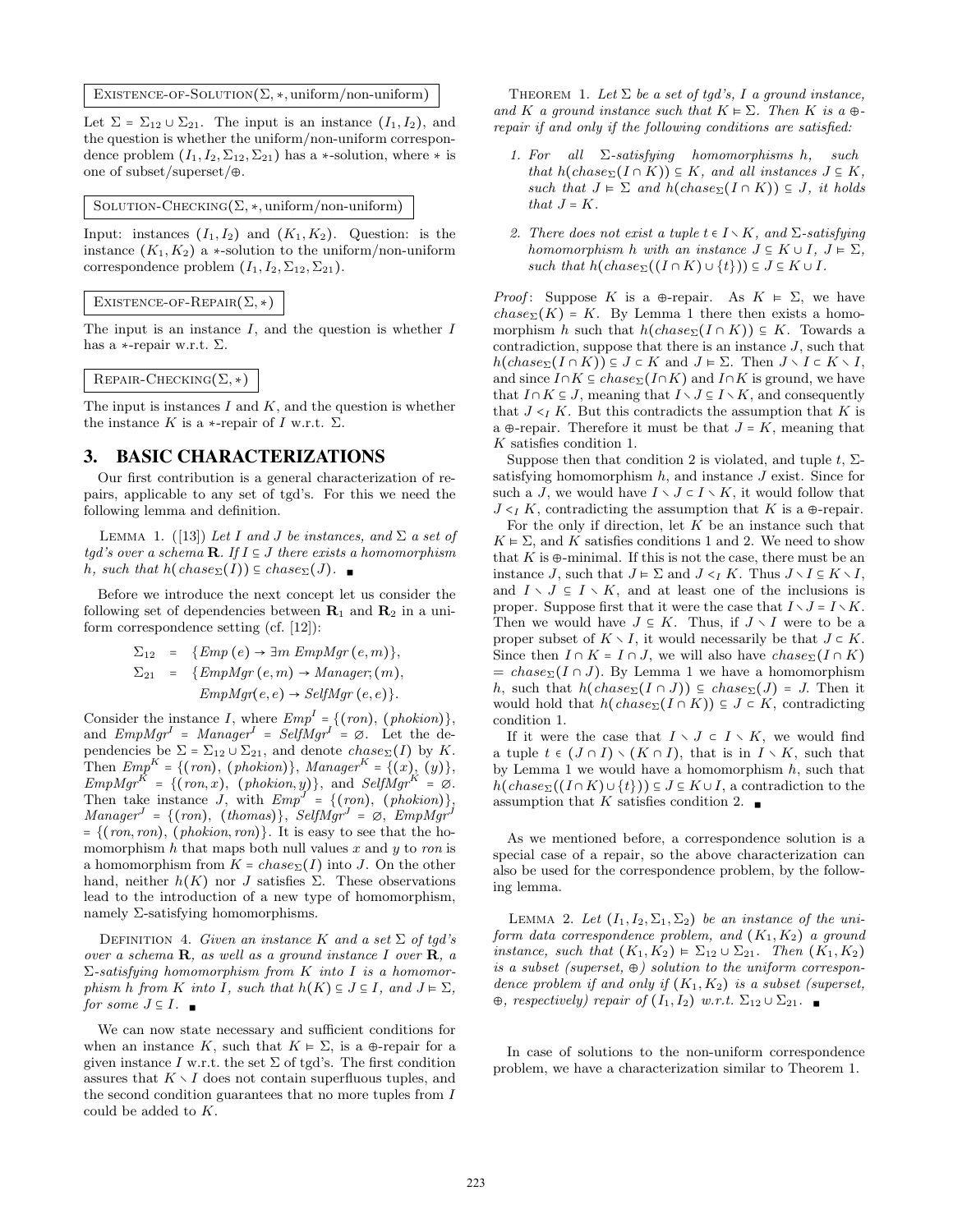THEOREM 2. Let  $(I_1, I_2, \Sigma_{12}, \Sigma_{21})$ , with  $\Sigma = \Sigma_{12} \cup \Sigma_{21}$ , be an instance of the non-uniform correspondence problem, and  $K_2$  an instance such that  $(I_1, K_2) \models \Sigma$ . Then  $K_2$  is a  $\oplus$ -solution for  $(I_1, I_2, \Sigma_{12}, \Sigma_{21})$  if and only if the following conditions are satisfied:

- 1. For all  $\Sigma$ -satisfying homomorphism h, such that we have  $h(chase_{\Sigma}(I_1, I_2 \cap K_2)) \subseteq (I_1, K_2)$ , and all instances  $J_2 \subseteq K_2$  such that we have  $(I_1, J_2) \models \Sigma$  and  $h(chase_{\Sigma}(I_1, I_2 \cap K_2)) \subseteq (I_1, J_2),$  it holds that  $J_2 = K_2$ .
- 2. There does not exist a tuple  $t \in I_2 \setminus K_2$  and a  $\Sigma$ satisfying homomorphism h with a "witnessing" instance  $J_2 \subseteq (I_2 \cup K_2)$ , such that we have  $(I_1, J_2) \models \Sigma$ , and  $h(chase_{\Sigma}(I_1, I_2 \cap K_2 \cup \{t\})) \subseteq (I_1, J_2).$

*Proof*: Follows the lines of the proof of Theorem 1. ■

The next theorem is due to Fagin, Kolaitis and Popa [11], and was further highlighted by Gottlob and Nash [16]. Note that any set  $\Sigma_{12}$  of tgd's is non-recursive, and hence weakly acyclic.

THEOREM 3.  $([11])$ 

- 1. Let I be a ground instance, and  $\Sigma$  a weakly acyclic set of tgd's. Then there is a polynomial p, such that  $|chase_{\Sigma}(I)| \leq p(|I|)$ .
- 2. Let  $(I_1, I_2)$  be a ground instance. Then chase  $\Sigma_{12}(I_1, I_2)$ has bounded blocksize.
- 3. Let I and K be instances such that blocksize( $G^I$ )  $\leq c$ , for some constant c. Then it can be tested whether there exists a homomorphism from  $I$  to  $K$  in time  $O(|K|^c)$ . ■

We will also use the following result, obtained by Afrati and Kolaitis.

THEOREM 4. ([2]) Let  $\Sigma$  be a set of weakly acyclic tqd's and I an instance, such that  $I \vDash \Sigma$ . Then there exists a constant c, depending only on  $\Sigma$ , such that for each tuple  $t \in I$  there is an instance  $K_t \subseteq I$ , such that  $t \in K_t, K_t \models \Sigma$ , and  $|K_t|$  ≤ c. ■

Armed with these results we will now derive polynomial time algorithms that determine the existence of database repairs and of uniform correspondence solutions for weakly acyclic tgd's.

THEOREM 5. Let  $\Sigma$  be a set of weakly acyclic tgd's. Then the problem

| EXISTENCE-OF-REPAIR $(\Sigma,$ subset) |
|----------------------------------------|
|----------------------------------------|

can be solved in polynomial time.

*Proof*: Let  $I, \Sigma$  be an instance of the problem, and c the constant mentioned in Theorem 4. Consider the following algorithm:

```
REPAIR-SEARCH(I, \Sigma, c)1 for i \leftarrow 1 to c
2 do for K \subseteq I, |K| = i3 do if K \models \Sigma return TRUE
```
4 return False

The algorithm is obviously sound. The completeness follows directly from Theorem 4. The inner loop on line 2 is executed at most  $\binom{|I|}{i}$  times, and the outer loop on line 1 at most c times. Thus line 3 is executed at most  $|I|^c$  times. Each execution of line 3 is done deterministically in space logarithmic in at most c. Consequently, the algorithm runs in time polynomial in the size of  $I$ . ■

Using Lemma 2 we obtain

COROLLARY 1. Let  $\Sigma = \Sigma_{12} \cup \Sigma_{21}$  be a set of weakly acyclic tgd's. Then the problem

|  | $\vert$ EXISTENCE-OF-SOLUTION( $\Sigma$ , subset, uniform) |  |  |
|--|------------------------------------------------------------|--|--|
|--|------------------------------------------------------------|--|--|

can be solved in polynomial time. <sup>∎</sup>

We note that  $\big|$  EXISTENCE-OF-REPAIR( $\Sigma$ , superset) as well

as EXISTENCE-OF-SOLUTION( $\Sigma$ , superset, uniform) are nonproblems, since superset solutions always exist (recall that no egd's are present). We now turn our attention to the solution checking problem for data correspondence. It the next section we shall see that the uniform version of this problem is coNP-complete for weakly acyclic tgd's and all types of solutions. However, using homomorphism techniques we are able show that the non-uniform version of the problem is polynomial for subset and superset solutions for any set of tgd's. Somewhat surprisingly then, as shown in the next section, it turns out that the non-uniform version is coNPhard for ⊕-solutions even for weakly acyclic tgd's. Before that, we show the polynomial results.

THEOREM 6. Let  $\Sigma = \Sigma_{12} \cup \Sigma_{21}$  be a set of tgd's. Then the problem

SOLUTION-CHECKING( $\Sigma$ , subset, non-uniform)

can be solved in polynomial time.

*Proof*: Let  $(I_1, I_2)$  be an instance, Then instance  $K_2 \subseteq I_2$  is a subset solution for  $(I_1, I_2, \Sigma_{12}, \Sigma_{21})$ , if  $(I_1, K_2) \models \Sigma$ , and there does not exist an instance  $J_2$ , such that  $K_2 \subset J_2 \subseteq$ I<sub>2</sub> and  $(I_1, J_2) \models \Sigma$ . The test  $(I_1, K_2) \models \Sigma$  can be done deterministically in space logarithmic in the size of  $(I_1, K_2)$ . It is easy to see that a  $J_2$ , as mentioned above, does exist if and only if there is a tuple  $t \in I_2 \setminus K_2$  and a homomorphism h, such that  $h(chase_{\Sigma_{21}}(K_2 \cup \{t\})) \subseteq I_1$ . It follows from Theorem 3 that the existence of such a homomorphism  $h$ can be determined in time polynomial in the size of  $I_1$ . The chase with  $\Sigma_{21}$  and the homomorphism test is repeated for each tuple in  $I_2 \setminus K_2$ . The whole process thus runs in time polynomial in the size of  $(I_1, I_2)$ . ■

THEOREM 7. Let  $\Sigma = \Sigma_{12} \cup \Sigma_{21}$  be a set of tgd's. Then the problem

SOLUTION-CHECKING( $\Sigma$ , superset, non-uniform)

can be solved in polynomial time.

*Proof*: Let the instance be  $(I_1, I_2)$  and  $K_2$  the candidate solution. First test if  $(I_1, K_2) \models \Sigma$ . If so, look for a tuple  $t \in K_2 \setminus I_2$ , and a homomorphism h from  $chase_{\Sigma_{12}}(I_1)$  to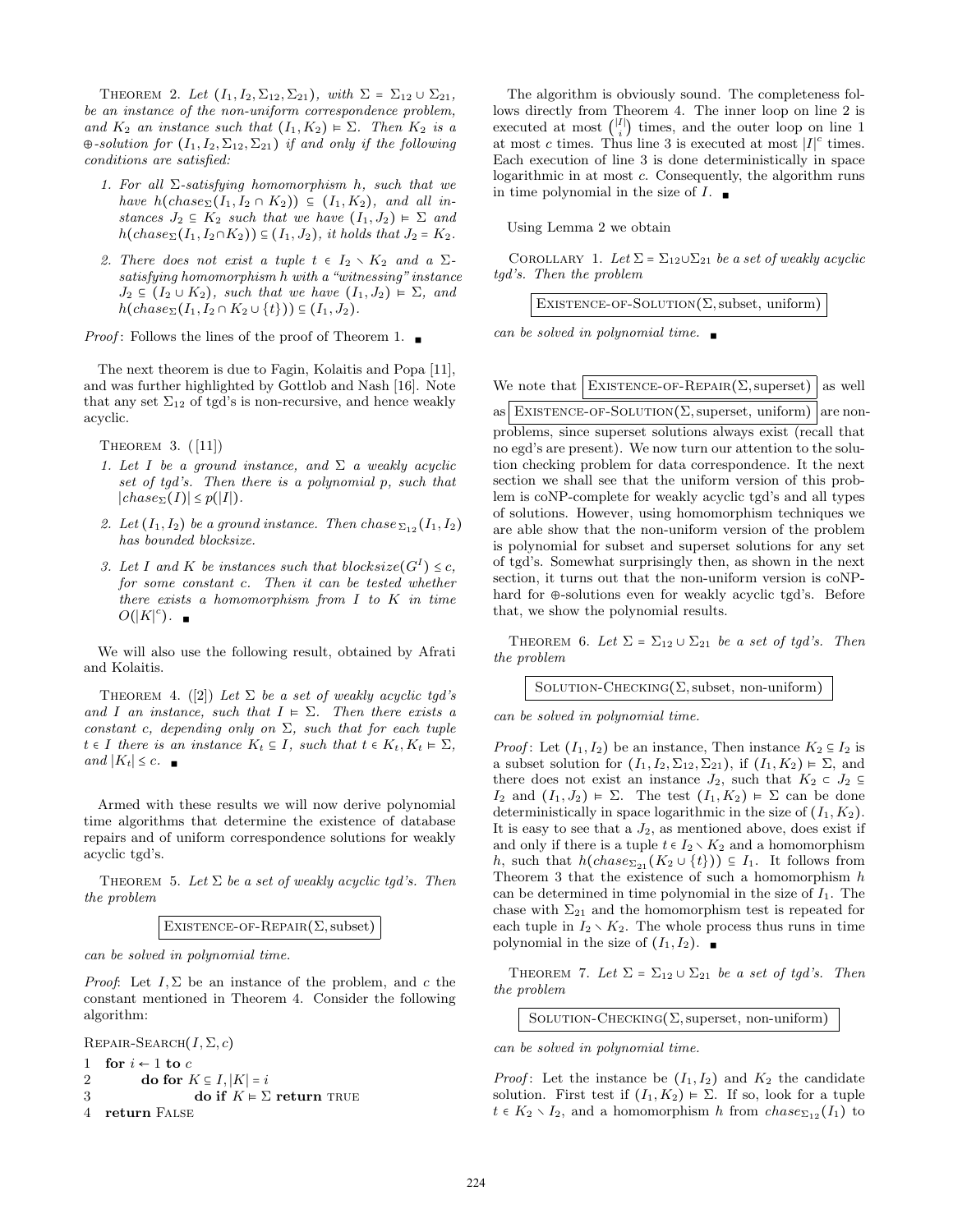$K_2 \setminus \{t\}$ . By Theorem 3 this process can be carried out in time polynomial in the size of  $(I_1, K_2)$ . Evidently, if such a tuple t and homomorphism h is found,  $K_2$  is not a superset solution, since then  $(I_1, K_2 \setminus \{t\}) \models \Sigma$ , meaning that  $K_2$  is not minimal. If no tuple  $t$  and homomorphism  $h$  is found,  $K_2$  is obviously minimal. ■

As we will see in the next section the remaining problems are intractable for weakly acyclic tgd's.

# 4. HARD CASES

We just saw that for the non-uniform correspondence problem, checking whether an instance is a subset solution or a superset solution is polynomial. If we allow a solution to be in part a subset, and in part a superset, the problem becomes coNP-complete.

THEOREM 8. Let  $\Sigma = \Sigma_{12} \cup \Sigma_{21}$  be a set of tgd's. Then the problem

is in coNP, and is coNP-hard even for weakly acyclic tgd's.

*Proof*: Let the instance be  $(I_1, I_2)$  and  $K_2$  the candidate solution. To see that the problem is in coNP, consider the complementary problem, this is, does there exist an instance  $J_2$ , such that  $(I_1, J_2) \models \Sigma$ , and  $J_2 \lt_{I_2} K_2$ ? This problem is clearly in NP, since we can guess  $J_2$ , and then check in logarithmic space whether  $(I_2, J_2) \models \Sigma$ .

For the lower bound we will, in the spirit of [2], reduce the POSITIVE 1-IN-3-SAT problem to the  $\oplus$ -repair checking problem. The POSITIVE 1-IN-3-SAT problem asks whether a set of disjunctive clauses, each having three positive variables, is satisfiable with a truth assignment that makes exactly one variable in each clause true. This problem is known to be NP-complete [15].

We consider the schema  $(\mathbf{R}_1, \mathbf{R}_2)$ , where  $\mathbf{R}_1 = \{P, E, V, F\}$ , and  $\mathbf{R}_2 = \{T, S, D\}$ . Let  $\Sigma_{12}$  consist of the following dependencies

$$
P(x, y, z) \rightarrow \exists u, v, w : T(x, u), T(y, v) \quad (1)
$$

$$
T(z, w), S(u, v, w)
$$

$$
F(u, v, w, u', v', w') \rightarrow D(u, v, w, u', v', w') \tag{2}
$$

and  $\Sigma_{21}$  consist of

$$
T(x, u), T(x, u') \rightarrow E(u, u') \tag{3}
$$

$$
S(u, v, w), S(u', v', w'),D(u, v, w, u', v', w') \rightarrow V(u, v, w).
$$
\n(4)

Note that  $\Sigma_{12} \cup \Sigma_{21}$  is a weakly acyclic set.

Given an instance  $\mathscr P$  of the POSITIVE 1-IN-3-SAT problem we construct  $I_1$  as

$$
P^{I_1} = \{(x, y, z) : x \vee y \vee z \text{ is a clause in } \mathcal{P}\}\
$$
  
\n
$$
E^{I_1} = \{(0, 1), (1, 0)\}\
$$
  
\n
$$
V^{I_1} = \{(0, 0, 1), (0, 1, 0), (1, 0, 0)\}\
$$
  
\n
$$
F^{I_1} = \{(u, v, w) (u', v', w') : u, v, w, u', v', w' \in \{1, 0\}, (u, v, w) \neq (u', v', w')\}\
$$

and  $I_2$  as

$$
T^{I_2} = \{(x,0) : x \text{ variable in } \mathcal{P}\}\
$$

$$
S^{I_2} = \{(0,0,1), (0,1,0), (1,0,0)\}\
$$

$$
D^{I_2} = F^{I_1}.
$$

Finally let  $K_2$  be

$$
T^{K_2} = \{(x,1) : x \text{ is a variable in } \mathcal{P}\}\
$$
  

$$
S^{K_2} = \{(1,1,1)\}\
$$
  

$$
D^{K_2} = D^{I_2}.
$$

It is straightforward to verify that  $(I_1, K_2) \models \Sigma$ . The reduction clearly being polynomial, it remains only to prove that there exists a truth assignment for  $\mathscr P$  making exactly one variable in each clause true if and only if  $K_2$  is not a ⊕-repair.

Suppose that there exists such a POSITIVE 1-IN-3 truth assignment making  $\mathscr P$  true. Let this truth assignment be represented by a mapping  $\nu$  from the variables of  $\mathscr P$  to  $\{0,1\}$ . Consider then an instance  $J_2$  with

$$
T^{J_2} = \{(x, \nu(x)) : x \text{ is a variable in } \mathcal{P}\}\
$$
  

$$
S^{J_2} = \{(0, 0, 1), (0, 1, 0), (1, 0, 0)\}\
$$
  

$$
D^{J_2} = D^{K_2}.
$$

It is easy to verify that  $(I_1, J_2) \models \Sigma$ , and that  $J_2 <_{I_2} K_2$ . Thus  $K_2$  is not a ⊕-repair.

For the other direction, suppose that there does not exist a POSITIVE 1-IN-3 truth assignment making  $\mathscr P$  true. Let us try to construct an instance  $J_2$ , such that  $(I_1, J_2) \vDash \Sigma$  and  $J_2 \lt_{I_2} K_2$ , by manipulating  $K_2$  to become ⊕-closer to  $I_2$ .

First we note that dependencies (1) and (3) force the interpretation of T to contain exactly a truth assignment for each variable, and that dependency (2) blocks us from deleting tuples from  $D^{K_2}$ .

We could make  $K_2$  closer to  $I_2$  by replacing some tuples  $(x, 1)$  in  $T^{K_2}$  with  $(x, 0)$ . But then, in order to satisfy dependency (1), we would have to replace the tuple  $(1,1,1) \in S^{K_2}$ with at least one tuple containing at least one '0'. Suppose first, that there were only one new tuple, and this tuple would contain only one '0'. This would make the resulting instance  $\leq_{I_2}$ -incomparable with  $K_2$ . To avoid this, we could leave tuple  $(1,1,1)$  in the interpretation of S. But then the interpretation of S would contain at least two tuples. So, in any case, dependency (4) will be triggered, forcing the interpretation of S to contain only tuples from  $V^{I_1}$ . We would then have constructed a POSITIVE 1-IN-3 truth assignment for  $\mathscr P$  in the interpretation of T. We have now exhausted all possibilities to improve the solution  $K_2$ , and can therefore conclude that  $K_2$  indeed is a ⊕-solution. ■

Afrati and Kolaitis derived the following complexity theoretic characterization for repair checking with weakly acyclic tgd's.

THEOREM 9. ([2]) There is a weakly acyclic set  $\Sigma$  of tgd's such that the

Repair-Checking(Σ, ∗)

problem is coNP-complete, both for  $\ast$  being subset and  $\oplus$  ■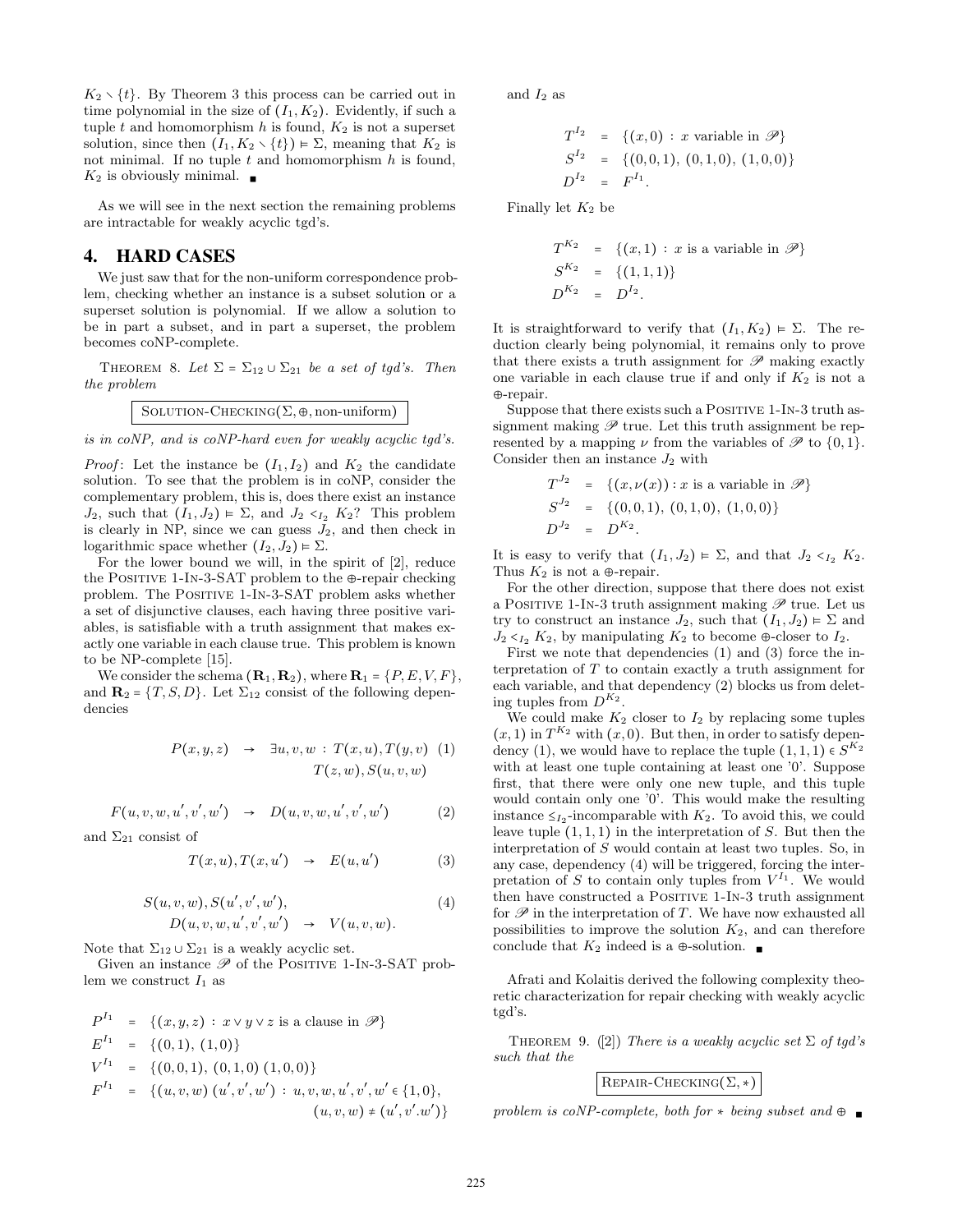To this we can now add the missing piece.

THEOREM 10. There is a weakly acyclic set  $\Sigma$  of tgd's such that the

```
Repair-Checking(Σ, superset)
```
problem is coNP-complete. <sup>∎</sup>

The next theorem shows that the result of Afrati and Kolaitis [2] can actually be sharpened to also hold for subset solution checking for the correspondence problem.

THEOREM 11. There are weakly acyclic sets  $\Sigma = \Sigma_{12} \cup \Sigma_{21}$ of tgd's such that the problem

SOLUTION-CHECKING $(\Sigma, *, \text{uniform})$ 

is coNP-complete, for  $\ast$  being any of subset/superset/⊕. ■

Let us now consider the existence of solutions for the nonuniform correspondence settings. For this, as will be proved, all the three cases subset/superset/ $\oplus$  are intractable for general weakly acyclic set of tuple generating dependencies.

THEOREM 12. There are weakly acyclic sets  $\Sigma = \Sigma_{12} \cup \Sigma_{21}$ of tgd's such that the problem

```
EXISTENCE-OF-SOLUTION(\Sigma, *, \text{non-uniform})
```
is NP-complete, for ∗ being any of subset/superset/⊕. <sup>∎</sup>

### 5. PTIME FOR SEMI-LAV TGD'S

In order to overcome the intractability barriers from the previous section, it is clear that the set  $\Sigma$  of dependencies has to be restricted. We next introduce a large class of tgd's for which all of the considered problems can be solved in polynomial time. The proofs rely on recently developed homomorphism techniques (i.e. [2, 11, 16]), and on the  $\Sigma$ satisfying homomorphisms introduced in Section 3.

First, we introduce the new class of tgd's. For this, we need the concept of the rank of a node in the dependency graph of a set  $\Sigma$  of tgd's.

DEFINITION 5. ([11]) Let  $(R, i)$  be a vertex in the dependency graph of a set  $\Sigma$  of tgd's. Then rank $(R, i)$  is the maximum number of existential edges along any path in the graph ending in  $(R, i)$ .

LEMMA 3. ([11]) If  $\Sigma$  is a weakly acyclic set of tgd's, then for each node  $(R, i)$  of the dependency graph of  $\Sigma$ ,  $rank(R, i)$  is finite and is bounded by some constant c de*pending only on*  $\Sigma$ . ■

DEFINITION 6. Let  $\Sigma$  be a set of tgd's over a schema **R**. For all relational symbols  $R \in \mathbf{R}$  that occur in  $\Sigma$ , we say that a position  $(R, i)$  is unsafe if  $rank(R, i) > 0$ . Any relational symbol R that contains an unsafe position is said to be unsafe. A set  $\Sigma$  of weakly acyclic dependencies is said to be semi-LAV if all unsafe relational symbols occur in the antecedents of LAV-dependencies only.  $\blacksquare$ 

For an example, consider the following set of semi-LAV dependencies that is neither LAV nor full. The application is a police database concerning traffic contraventions. The schema is

Driver (LicenceId, Name) Contravention (LicenceId, Municipality, Date, Type) Ticket (LicenceId, Date, Penalty, DemeritPoints) DriverHist (LicenceId, Type) PenaltyUpgrade (Type1, Type2, Type3) Notification (InsuranceId, LicenceId, DemeritPoints)

The relation Driver contains information about drivers that have been convicted of traffic offenses, and relation Contravention stores data regarding the contraventions. The attribute Type can take values 'minor', 'medium', and 'major.' The relation Ticket contains the ticket information, and DriverHist contains information regarding the history of the driver's contraventions. The relation PenaltyUpgrade represents a constraint between different contraventions, for example if for some driver we have both a 'minor' and a 'medium' contravention it implies that the driver is also assigned a 'major' contravention, since she is a repeat offender. Finally, the relation Notification represents the notifications sent to the insurance companies for fee increases. The set  $\Sigma$ of dependencies is

$$
Driver(l, n), Contravention(l, m, d, t)
$$
  
\n
$$
\rightarrow \qquad \qquad \exists p, dm : Ticket(l, d, p, dm),
$$
  
\n
$$
DriverHist(l, t)
$$

 $DirectHist(l, minor),$  $DirectHist(l, medium),$ PenaltyUpgrade (minor,medium,major)  $DirectHist(l, major)$ 

 $Ticket (l, d, p, dm) \rightarrow \exists i : \text{Notification}(i, l, dm)$ 

In this set we have rank(Ticket, 3) = rank(Ticket, 4) = 1, and  $rank(Notification, 1) = 2$ . The rest of the positions have a rank of 0. Therefore Ticket and Notification are the only unsafe relation symbols, and since Ticket appears in the antecedent only of a LAV dependency and Notification does not appear in any antecedent it follows that  $\Sigma$  is a set of semi-LAV tgd's.

The class of semi-LAV tgd's possesses several useful properties, which we show next.

LEMMA 4. Let  $\Sigma$  be a set of semi-LAV tgd's, let I be a ground instance, and  $K$  be the result of an arbitrary chase sequence using  $\Sigma$  starting from I. Then for any variable x that occurs in  $K$ , the number of tuples in  $K$  that contain  $x$ is bounded by a constant that depends only on  $\Sigma$ .

*Proof*: Let  $J$  be the first instance in the chase sequence from  $I$  to  $K$  where the variable  $x$  appears, and denote with  $J_x$  the subset of tuples of J where x appears. If r is the maximum number of atoms in the consequent of any dependency in  $\Sigma$ , it is clear that  $|J_x| \leq r$ . Furthermore, as x can appear only in tuples of unsafe relations (called unsafe tuples), it means that the tuples in  $J_x$  can only be matched with the antecedents of some LAV-dependencies, each such antecedent consisting of a single atom. Consequently, the set of tuples  $K_x$  in K that contain x can be generated by chasing  $J_x$  using only the LAV-dependencies in  $\Sigma$ . As  $\Sigma$ is weakly acyclic, it follows from Theorem 3 that there is a polynomial p such that  $|K_x| \leq p(|J_x|)$ . Thus  $|K_x| \leq p(r)$ , which is a constant depending only on  $\Sigma$ .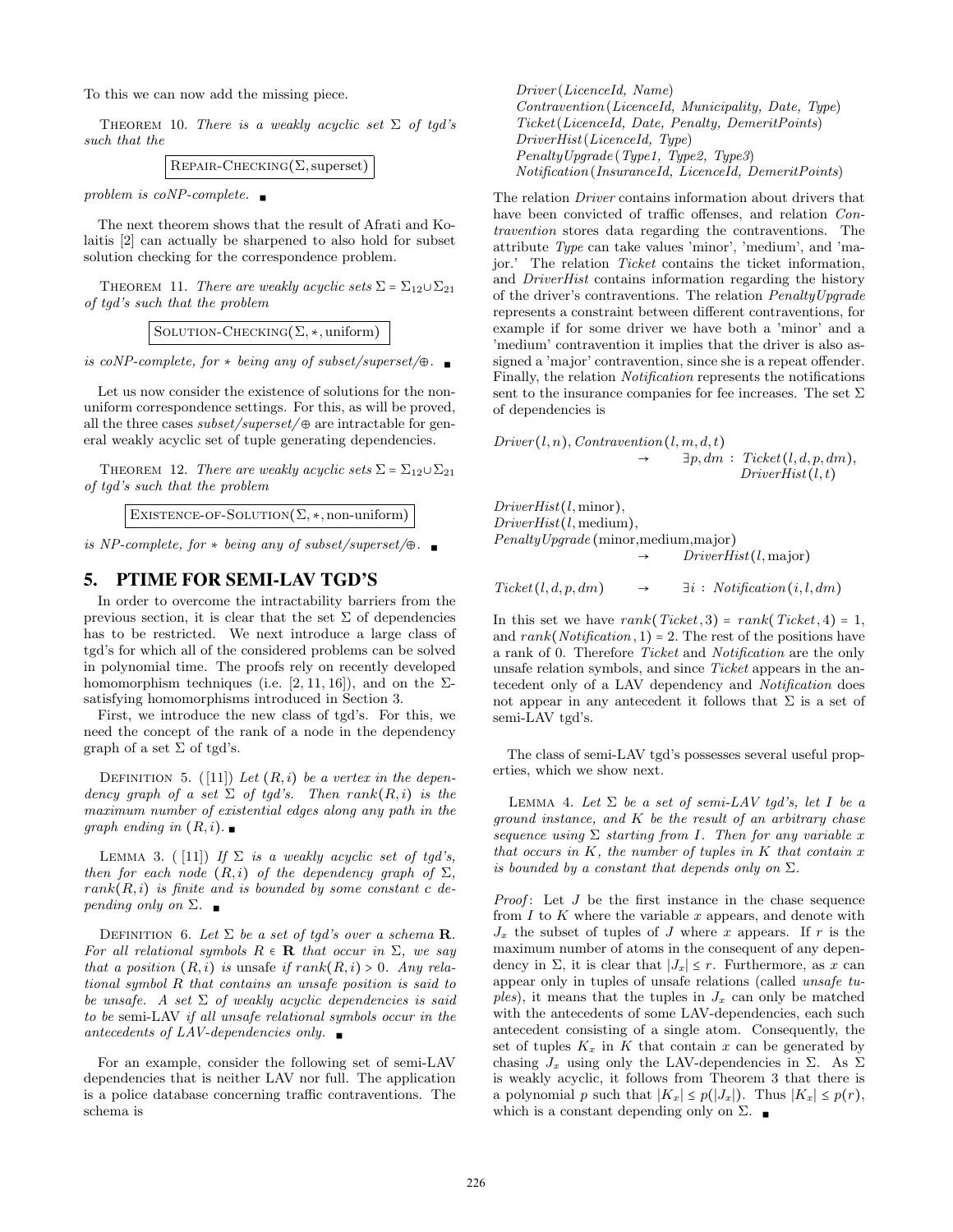LEMMA 5. Let  $\Sigma$  be a set of weakly acyclic tgd's, I a ground instance, and  $K$  the result of some arbitrary chase sequence using  $\Sigma$  starting from I. Then there exists a partitioning  ${V_0, V_1, \ldots, V_m}$  of the variables in K such that variable  $x \in V_i$  iff x was generated during the chase process using only variables from  $\{V_0, \ldots, V_{i-1}\}.$ 

*Proof*: Let  $N_0, N_1, \ldots, N_m$  be a partition of the nodes in the dependency graph of  $\Sigma$  based on their rank. Since  $\Sigma$  is weakly acyclic, such a partitioning exists, and for any dependency in  $\Sigma$  the rank of the positions in the consequent is larger than or equal to the rank of any position in the antecedent [11]. We show the existence of the variable partitioning constructively based on the chase steps: Initially let  $V_i$  to be the empty set, for all  $i \in \{0, 1, \ldots, m\}$ . During the chase process when a new variable  $x$  is created in a position  $(R, i)$  we add that variable to set  $V_1$  if there were no variables in the tuples that triggered the dependency. We add the variable  $x$  to the set  $V_i$  if the set of variables belonging to the tuples that triggered the dependency that generated x is a subset of  $\{V_0 \cup V_1 \cup \ldots \cup V_{i-1}\}\$  and there exists a variable y in that set such that  $y \in V_{i-1}$ . Because the rank of each position is at most  $m$ , it means that variable  $x$ cannot be generated by variables belonging to  $V_m$  or higher. This proves the existence of partitioning  $\{V_0, V_1, \ldots, V_m\}$  of the variables. Note that  $V_0 = \emptyset$ .

THEOREM 13. Let  $\Sigma$  be a set of semi-LAV tgd's, let I be a  $ground\ instance, and K be the result of some arbitrary\ phase$ sequence using  $\Sigma$  starting from I. Then there is a constant c, depending only on  $\Sigma$ , such that blocksize( $G^K$ )  $\leq c$ .

*Proof:* Let  $\{V_0, V_1, \ldots, V_m\}$  be the partitioning of the variables in  $K$ , as described in Lemma 5. We prove by an induction on  $i$  that there are constants  $c_i$ , such that for any block  $b \in blocks(V_0 \cup \dots \cup V_i, G^K)$ , we have  $blocksize(b)$  $c_i$ , meaning that  $blocksize(G^K) = max\{blocksize(b) : b \in$  $blocks(V_0 \cup \cdots \cup V_m, G^K) \leq c_m.$ 

*Basis:* Clearly  $V_0 = \emptyset$ , and  $blocks(V_0, G^K) = \emptyset$ . We can therefore set  $c_0 = 0$ .

*Inductive step:* Let b be a block in  $blocks(V_0 \cup \cdots \cup V_i, G^K)$ . If all the variables in  $b$  are in  $V_0\cup\dots\cup V_{i-1},$  the block  $b$  is also in  $blocks(V_0 \cup \cdots \cup V_{i-1}, G^K)$  and by the inductive hypothesis we have  $blocksize(b) \leq c_{i-1}$ . Suppose then that x is a variable in  $b$  from  $V_i$ . This means that x was generated from variables in  $V_0 \cup \cdots \cup V_{i-1}$  by an existential dependency  $\xi$ . There are three cases to consider:

Case 1:  $\xi$  is a dependency with possibly several atoms in the antecedent. Then all these atom are over safe relations, not containing variables. Thus  $x$ , along with the other existential variables in the consequent of  $\xi$  will form their own block in  $blocks(V_0 \cup \dots \cup V_i, \tilde{G}^K)$ , with blocksize at most s, where s is the maximum number of special edges incident from any node in the dependency graph of  $\Sigma$ .

Case 2:  $\xi$  has a single unsafe atom in the antecedent, but none of the (universally quantified) variables in the antecedent occur in the consequent. Then  $\xi$  does not propagate any variables from the antecedent to the consequent, and, as in case 1, the variable  $x$  will belong to a block in  $blocks(V_0\cup\cdots\cup V_i,G^K)$ , with blocksize at most s.

Case 3:  $\xi$  has a single unsafe atom in the antecedent. Then  $\xi$  was triggered by a single tuple containing only variables in  $V_0 \cup \cdots \cup V_{i-1}$ . Thus each of these variables belong

to a block  $b' \in blocks(V_0 \cup \dots \cup V_{i-1}, G^K)$ , and by the inductive hypothesis  $blocksize(b') \leq c_{i-1}$ . Therefore b' consists of at most  $c_{i-1}$  variables, say  $Y = \{y_1, \ldots, y_{c_{i-1}}\}$ . Let  $K_Y$ denote the subset of tuples of  $K$ , that contain variables in Y, and  $K_{y_\ell}$  the tuples that contain variable  $y_\ell$ . By Lemma 4 there are constants  $d_1, \ldots, d_{c_{i-1}}$ , such that  $|K_{y_\ell}| \leq d_\ell$ , for  $\ell \in \{1, \ldots, c_{i-1}\}.$  Consequently  $|K_Y| \leq \sum_{\ell=1}^{c_{i-1}} d_{\ell}$ . Each tuple in  $K_Y$  can generate at most  $D \cdot s$  new variables x in  $V_i$ , where D is the number of dependencies in  $\Sigma$ . Each such generated variable  $x$  increases the blocksize of  $b'$  by at most one. Consequently  $blocksize(b) \leq blocksize(b') + |K_Y| \cdot D \cdot s \leq$  $c_{i-1} + \sum_{\ell=1}^{c_{i-1}} d_{\ell} \cdot D \cdot s.$ 

We are now in a position to show a crucial result.

THEOREM 14. Let  $\Sigma$  be a set of semi-LAV tgd's, and I and K be two ground instances such that  $K \subseteq I$ . Then the problem of deciding if there exists a  $\Sigma$ -satisfying homomorphism from chase $\Sigma(K)$  into I is polynomial.

Proof: We know that the result of chasing a ground instance with a set of semi-LAV tgd's has the size of each block bounded by a constant that depends only on  $\Sigma$ . Also, we know from the definition of semi-LAV tgd's that unsafe relational symbols (that is relational symbols that may contain variables generated during the chase process) in  $\Sigma$  appear only in antecedents of LAV tgd's.

The following algorithm takes as input a set  $\Sigma$  of semi-LAV tgd's, a ground instance  $I$ , and the constant  $c$  from Theorem 4. The algorithm returns True if there is a  $\Sigma$ satisfying homomorphism from from  $chase_\Sigma(K)$  into I, and returns FALSE otherwise. For a block b of the variables of J, we denote by  $J<sub>b</sub>$  the set of all tuples where variables of b occur. Also, for an instance I, we denote with  $I_u$  the subset of unsafe tuples in I.

HOMOM-SEARCH $(K, I, \Sigma, c)$ 

|                | $1 \quad J \leftarrow \text{chase}_{\Sigma}(K), \text{ result} \leftarrow \text{TRUE}$ |
|----------------|----------------------------------------------------------------------------------------|
| $\overline{2}$ | for each block $b \in blocks(G^J)$                                                     |
| 3              | do $result_b \leftarrow FALSE$                                                         |
| $\overline{4}$ | <b>do for</b> each homom. $h_b$ from b to I                                            |
| 5              | for each tuple $t \in h_b(J_b)$                                                        |
| 6              | for $i \leftarrow 1$ to c                                                              |
| $\overline{7}$ | for $A_{b,t}$ : $\{t\} \subseteq A_{b,t} \subseteq I_u$ , $ A_{b,t}  = i$              |
| 8              | do if $(h_b(b) \cup A_{b,t}) \models \Sigma$                                           |
| 9              | <b>then</b> $result_b \leftarrow TRUE$                                                 |
| 10             | $\bf{do}$ result $\leftarrow$ result & result.                                         |
| 11             | return result                                                                          |

Suppose that the algorithm returns TRUE. Let  $b$  be a block in  $G<sup>J</sup>$ . Based on an enumeration of  $dom(K \cup I)$ , let  $h_b$  be the first homomorphism the algorithm discovers, and for each  $t \in J_b$ , let  $A_{b,t}$  the smallest corresponding set, such that  $(h_b(J_b) \cup A_{b,t}) \models \Sigma$ . Let

$$
J^{\Sigma} = \bigcup_{b \in blocks(G^J)} (h_b(J_b) \cup \{A_{b,t} : t \in h_b(J_b)\}) .
$$

We claim that  $h = \bigcup \{ h_b : b \in blocks(G^J) \}$  is a  $\Sigma$ -satisfying homomorphism form *J* to *I*. Clearly  $h(J) \subseteq J^{\Sigma} \subseteq I$ . We thus have to show that  $J^{\Sigma} \models \Sigma$ , that is, that  $J^{\Sigma} \models \xi$  for each  $\xi \in \Sigma$ . There are two cases to consider:

Case 1:  $\xi$  is a LAV-tgd whose antecedent consists of a single atom over an unsafe predicate. Let  $t \in J^{\Sigma}$  be an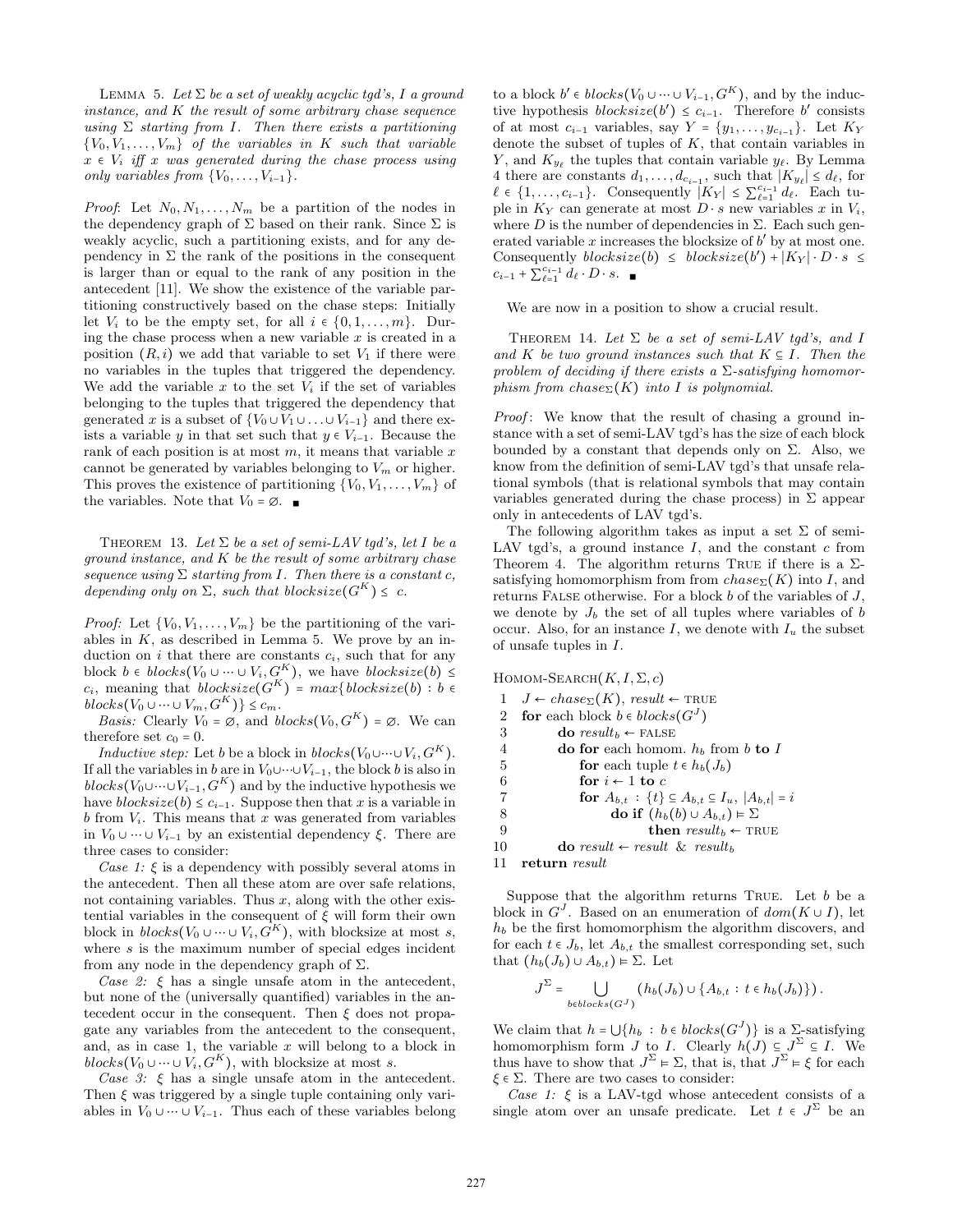unsafe tuple triggering  $\xi$ . Then there is a block b in  $G^J$ , such that  $t \in h_b(J_b)$ , or  $t \in A_{b,t}$ . Then  $(h_b(b) \cup A_{b,t}) \models \xi$ . Since LAV-tgd's are closed under union [8], and all sets  $A_{b,t}$ contain unsafe tuples only, it follows that  $J^{\Sigma} \models \xi$ .

Case 2: The antecedent of  $\xi$  consists of possibly several atoms, and all these atoms are over safe predicates. Since any possible set of triggering tuples is already present in J, and J was obtained by chasing K with  $\Sigma$ , it follows that  $J^{\Sigma} \models \xi.$ 

To show that the algorithm is complete, let  $J = \text{chase}_\Sigma(K)$ , and suppose that there exists a homomorphism  $h$ , and an an instance  $L \in \Sigma$ , such that  $h(J) \subseteq L \subseteq I$ . Let h be the smallest such homomorphism, based on the enumeration of  $dom(K \cup I)$ . We need to show that the algorithm returns TRUE. The homomorphism  $h$  can obviously be expressed as a union of homomorphisms  $h_b$ , each from a block of  $b \in blocks(G^J)$ . Thus the algorithm will certainly discover h. Since  $h(J) \subseteq L$ , and  $L \models \Sigma$ , Theorem 4 guarantees that for each b and tuple  $t \in I_u$ , the corresponding set  $A_{b,t} \subseteq L$ will be discovered by the algorithm. Consequently, the algorithm will return True.

It remains to analyze the time complexity of the algorithm. We know from Theorem 3 that the size of J is polynomial in the size of  $K$  and that  $J$  therefore has a polynomial number of blocks. The same theorem also tells us that for each block of  $b \in blocks(G^J)$  there are at most  $|I|^c$  homomorphisms from  $b$  into  $I$ . Similarly to the algorithm in Theorem 5, line 8 is repeated at most  $O(|I|^c)$  times. Finally, the test if  $(h_b(b) \cup A_{b,t}) \models \Sigma$  can be done in space logarithmic in ∣I∣. In conclusion, the algorithm runs in time polynomial in  $|K| + |I|.$  ■

The preceding theorems allow us to derive polynomial time algorithms for all problems, not covered in Section 3, for the case when  $\Sigma$  is a set of semi-LAV tgd's.

THEOREM 15. Let  $\Sigma = \Sigma_{12} \cup \Sigma_{21}$  be a set of semi-LAV tgd's. Then the problem

EXISTENCE-OF-SOLUTION $(\Sigma, \text{subset}, \text{non-uniform})$ 

can be solved in polynomial time.

*Proof*: Let  $(I_1, I_2)$  be an instance of the problem. In order to determine if there exists an instance  $K_2 \subseteq I_2$ , such that  $(I_1, K_2) \models \Sigma$ , it suffices to determine if there exists a Σ-satisfying homomorphism from  $chase_{\Sigma}(I_1, \emptyset)$  to  $(I_1, I_2)$ . Since  $\Sigma$  is a set of semi-LAV tgd's, it follows from Theorems 14 and 3 that the latter condition can be tested in polynomial time. <sup>∎</sup>

THEOREM 16. Let  $\Sigma = \Sigma_{12} \cup \Sigma_{21}$  be a set of semi-LAV tgd's. Then the problem

EXISTENCE-OF-SOLUTION $(\Sigma,$  superset, non-uniform)

is polynomial.

*Proof*: Let  $(I_1, I_2)$  be an instance of the problem. First compute  $(K_1, K_2)$  = chase<sub>Σ</sub> $(I_1, I_2)$ . Then, search for a homomorphism h, such that  $h(K_1) \subseteq I_1$ , and  $(h(K_1), h(K_2)) \models \Sigma$ . The crucial point is that  $(K_1, K_2)$  has bounded blocksize, since  $\Sigma$  is semi-LAV.  $\blacksquare$ 

THEOREM 17. Let  $\Sigma = \Sigma_{12} \cup \Sigma_{21}$  be a set of semi-LAV dependencies. Then the problem

EXISTENCE-OF-SOLUTION $(\Sigma, \oplus, \text{non-uniform})$ 

is polynomial.

*Proof*: Chase  $(I_1, \emptyset)$  with  $\Sigma$  and search for a homomorphism h, such that  $h(\text{chase}_{\Sigma}(I_1, \emptyset)) \models \Sigma$ . Theorems 3 and 13 guarantee that this can be done in polynomial time. <sup>∎</sup>

THEOREM 18. Let  $\Sigma$  be a set of semi-LAV dependencies. Then the problem

is polynomial, for ∗ being any of subset, superset, and ⊕.

*Proof*: Let us first consider the ⊕-case. We want to check if an instance K is a ⊕-repair of I w.r.t.  $\Sigma$ . First test if  $K \models \Sigma$ . If so, K is indeed a ⊕-repair if and only if both conditions in Theorem 1 are fulfilled. Since  $\Sigma$  is semi-LAV, the required homomorphism tests can be done in polynomial time, as per Theorem 14. For the subset and superset cases, it suffices to test condition 2, and condition 1, respectively, of Theorem 1. <sup>∎</sup>

From the previous theorem and Lemma 2 we can conclude:

THEOREM 19. Let  $\Sigma = \Sigma_{12} \cup \Sigma_{21}$  be a set of semi-LAV dependencies. The problem

SOLUTION-CHECKING(Σ, \*, uniform)

can be solved in polynomial time, for  $\ast$  being any of subset, superset, and ⊕.  $\blacksquare$ 

Here is the final piece.

THEOREM 20. Let  $\Sigma$  be a set of semi-LAV dependencies. Then the problem

SOLUTION-CHECKING(Σ, \*, non-uniform)

is polynomial, for ∗ being any of subset, superset, and ⊕.

*Proof*: The subset and superset cases follows directly from Theorems 6 and 7 respectively. In the ⊕-case we need to check if an instance  $K_2$  is a ⊕-solution for the non-uniform correspondence problem of  $(I_1, I_2)$  w.r.t.  $\Sigma = \Sigma_{12} \cup \Sigma_{21}$ . First test if  $(I_1, K_2) \models \Sigma$ . If so,  $K_2$  is indeed a  $\oplus$ -solution for the non-uniform correspondence problem if and only if both conditions in Theorem 2 are fulfilled. Since  $\Sigma$  is semi-LAV, the required homomorphism tests can be done in polynomial time, as per Theorem 14. <sup>∎</sup>

### 6. SUMMARY

For an overview of the complexities, the results are summarized in the three tables below. In Table 1 the complexities for the solution existence problems are presented, by considering different types of dependencies. For database repair and uniform correspondence cases the superset and symmetric difference solutions always exist. The semi-LAV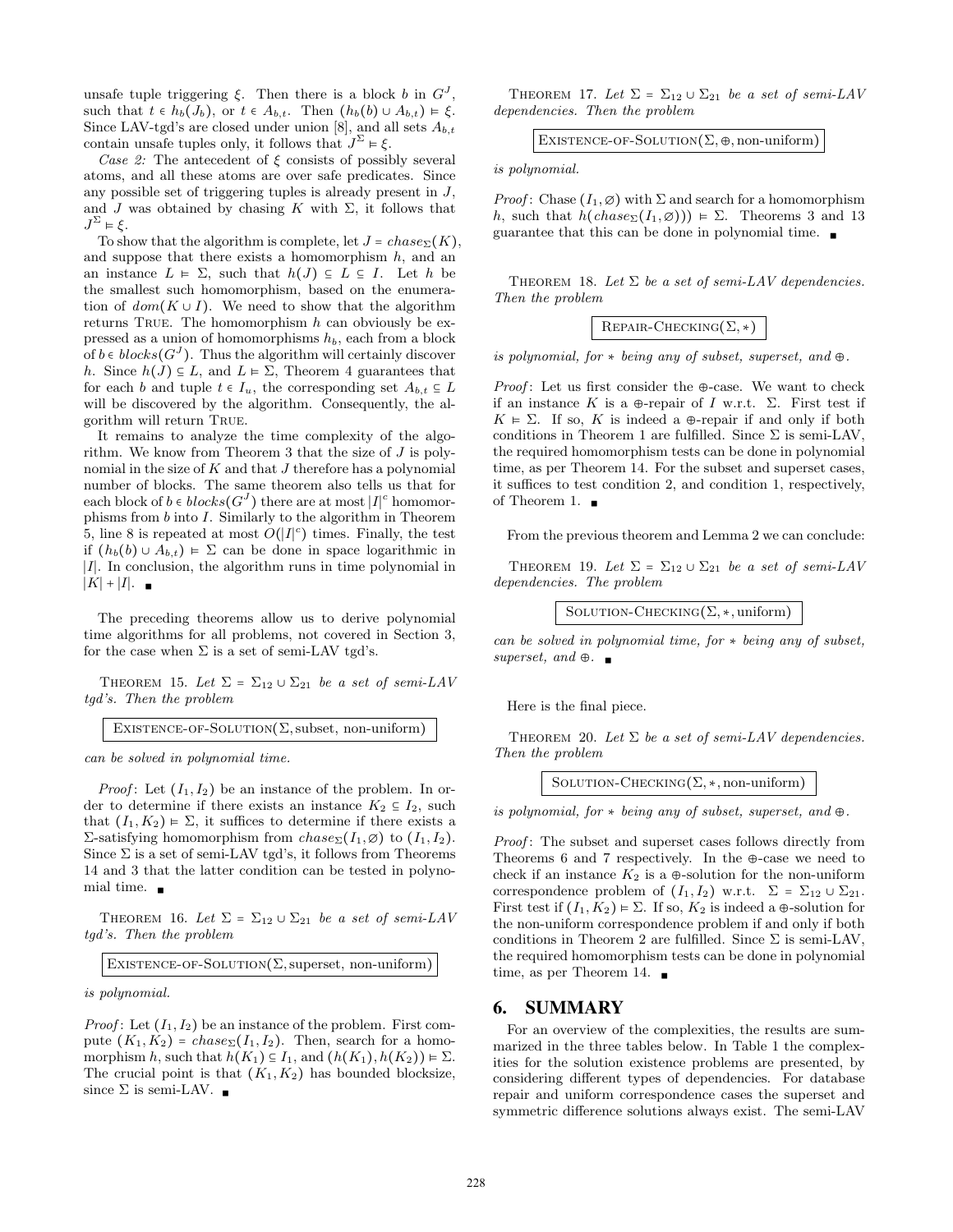Table 1: The complexity of existence for correspondence solution/database repair

| EXISTENCE | db-repair                | unif. corr. sol. | non-unif. corr. sol. | non-unif. corr. sol. |
|-----------|--------------------------|------------------|----------------------|----------------------|
|           | weakly acyc.             | weakly acyc.     | weakly acyc.         | semi-LAV             |
| subset    | $P$ Thrm. 5              | $P\ Cor. 1$      | NPC Thrm. 12         | Thrm. 15             |
| superset  |                          |                  | NPC Thrm. 12         | Thrm. 16             |
| $\oplus$  | $\overline{\phantom{0}}$ | -                | NPCThrm. 12          | Thrm. 17             |

|  |  | Table 3: The complexity of solution check |  |  |  |
|--|--|-------------------------------------------|--|--|--|
|--|--|-------------------------------------------|--|--|--|

|          | SOLUTION CHECK   uniform<br>uniform<br>non-uniform        |          | non-uniform      |          |
|----------|-----------------------------------------------------------|----------|------------------|----------|
|          | weakly acyc.                                              | semi-LAV | weakly acyc.     | semi-LAV |
| subset   | $\log_{10}$ coNPC <i>Thrm.</i> 11   P <i>Thrm.</i> 19   P |          | Thrm. $6 \mid P$ | Thrm. 6  |
| superset | $\parallel$ coNPC Thrm. 11   P Thrm. 19   P               |          | Thrm. $7 \mid$   | Thrm. 7  |
| $\oplus$ | coNPC Thrm. 11   P Thrm. 19   coNPC Thrm. 8               |          |                  | Thrm. 20 |

Table 2: The complexity of database repair

|          | REPAIR CHECK $\parallel \Sigma$ weakly acyc. $\parallel \Sigma$ semi-LAV |              |  |
|----------|--------------------------------------------------------------------------|--------------|--|
| subset   | $coNPC$ [2]                                                              | $P$ Thrm. 18 |  |
| superset | $\parallel$ coNPC Cor. 10                                                | $P$ Thrm. 18 |  |
| ⊕        | $^{\prime}$ coNPC [2]                                                    | $P$ Thrm. 18 |  |

dependencies make the problems tractable for the non-uniform correspondence case even though the existence check is NP-complete for general weakly acyclic tgd's.

Table 2 summarizes the complexities of the database repair check problems. Afrati and Kolaitis proved in [2] the coNP-completeness for general weakly acyclic tgd's for subset and symmetric difference repair check. In this paper we showed that the intractability also holds for superset repair check. When replacing the weakly acyclic tgd's with semi-LAV dependencies the repair check, for all cases, becomes polynomial.

Finally, Table 3 tallies the complexities for the solution checking problems for both the uniform and non-uniform settings. For the uniform correspondence problems the semi-LAV dependencies enable tractability for all cases (subset, superset and symmetric difference). When the non-uniform correspondence setting is considered, the semi-LAV dependencies add tractability only for the symmetric difference case, the subset and superset cases were proved tractable already for general weakly acyclic tgd's.

Evidently solution checking and solution existence are computationally related. For instance, if solution checking is decidable, it follows that establishing the existence of a solution is recursively enumerable. Likewise, since our solutions are of polynomial size in a finite search space, if solution checking is doable in polynomial time, then solution existence can be determined in non-deterministic polynomial time. However, the main hurdle lies in verifying the desired properties. Indeed, in some cases the problem does jump from P to NP, for example Theorems 6 and 7 vs. Theorems 12. In other cases, for example in Theorem 6 and 7 vs. Theorem 15 and 16, both problems are in P. On the other hand, there are two exceptions, where solution checking is intractable, but determining the existence of a solution is polynomial. These are Theorem 9 [2], vs. Theorem 5, and Theorem 11 vs. Corollary 1.

For the 9 vs. 5 case, we note that the existence version is easier, since we don't have to verify any maximality. If a subset satisfying the dependencies exist, surely a maximal one also exists.

For the 7 vs. 12 case, we note that the checking problem is easier, since we only have to test if even one tuple can be deleted from the candidate. If so, surely the candidate is not minimal. On the other hand, for Theorem 12 we can construct an instance such that a consistent subset of the candidate can exist if and only if the intractable reductee has a solution. Note however, that opposed to Theorems 6 and 7, where we can inspect single tuples, in Theorem 8 this is no longer true: we have to simultaneously deal with insertable and deletable tuples. Consequently the combinatorial blow up.

# 7. CONCLUSIONS

In this paper we introduced the data correspondence setting and carried out a systematic investigation of the associated computational problems. One of the main results is the introduction of the new class of semi-LAV dependencies that are an extension of full and LAV dependencies. The class of semi-LAV dependencies has the desirable property that all the considered problems become tractable. The class is optimal in the sense that relaxing the condition results in intractability, which can be seen from the many proofs of Section 4.

In the current work we only considered tuple generating dependencies. Since equality generating dependencies easily lead to intractability [7, 9, 10] they are left for future work. We also omitted the cardinality based repairs as these types of repairs are intractable even in the case of full and LAV tuple generating dependencies.

Compared to the Peer Data Exchange problem [14] the superset solution existence/check for the non-uniform correspondence problem adds an extra minimality condition to the solution. Even if the classes of semi-LAV dependencies and the tractable class in [14] are not comparable, the semi-LAV dependencies introduce tractability also when there are target dependencies, something that could not be handled by [14].

Query answering in correspondence settings was not explicitly considered here. On one hand, a conjunctive query is expressible as a tgd, but it remains to study the problem of deciding when a tuple belongs to all solutions/repairs. The general problem is known to be  $\Pi_2^p$ -complete, but a more fine grained analysis is still lacking.